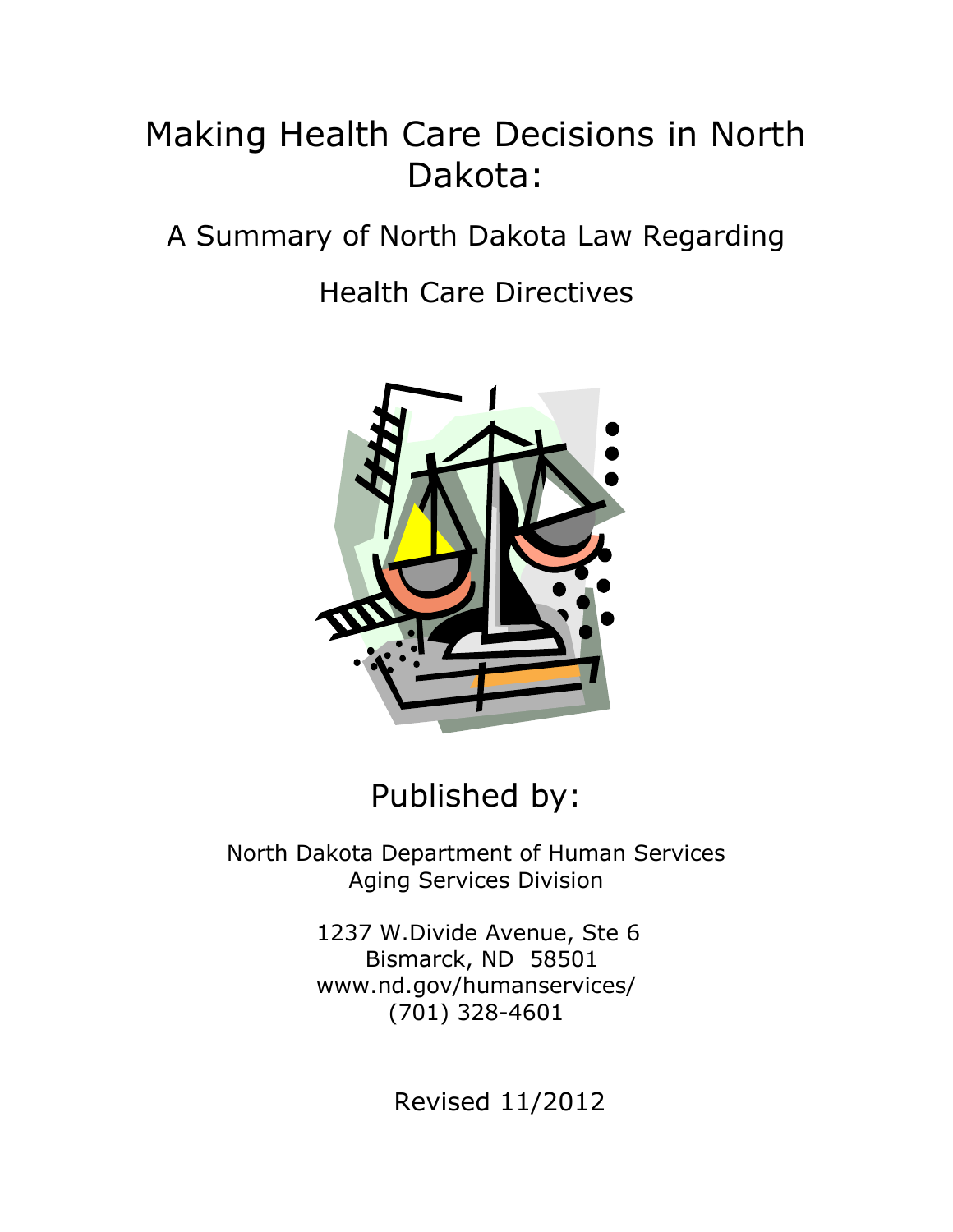# **Table of Contents**

| III. Informed Health Care Consent Law 16 |  |
|------------------------------------------|--|
|                                          |  |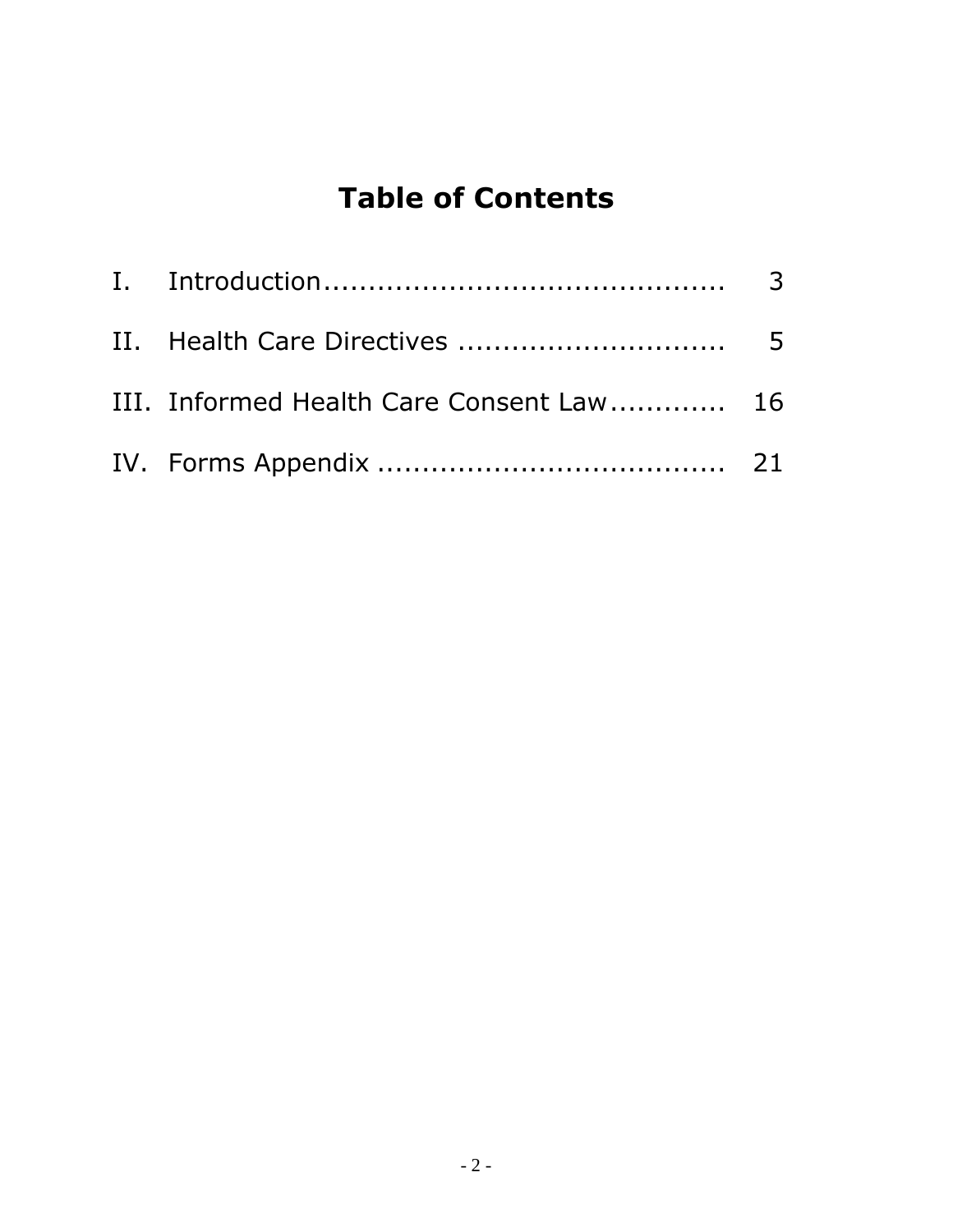# **Introduction**

The Patient Self-Determination Act is a federal law that requires health care providers to educate their patients and the community on issues related to advance directives. The state of North Dakota considers health care directives advance directives.

It requires hospitals, nursing facilities, hospices, home health agencies, and Health Maintenance Organizations (HMO's) certified by Medicare and Medicaid to furnish written information so that patients have the opportunity to express their wishes regarding the use or refusal of medical care, including life-prolonging treatment, nutrition, and hydration.

The federal law takes no stand on what decisions persons should make. It **does not require** persons to execute an advance directive.

This booklet was developed by the Aging Services Division of the North Dakota Department of Human Services to provide you with a written summary of North Dakota law regarding advance directives and health care decision-making authority. **It is not intended to provide specific legal advice regarding these matters; therefore any specific questions should be addressed to an attorney.** 

As a competent adult, you have the right to control decisions about your own health care. You have the right to accept or to refuse any treatment, service, or procedure used to diagnose, treat, or care for your physical or mental condition.

You have the right to make your own health care decisions as long as you have the ability to: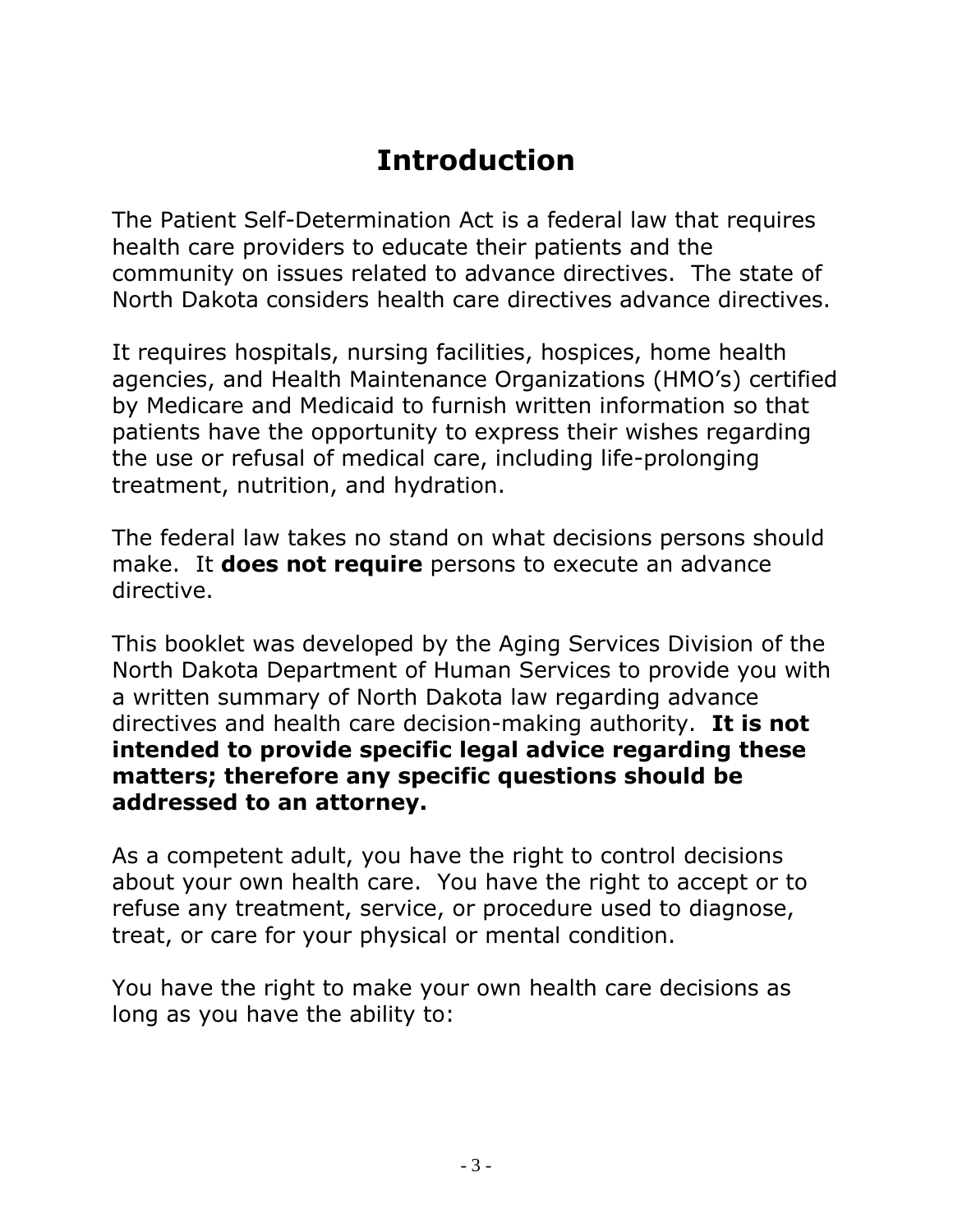- 1. Understand and appreciate the nature and consequences of a health care decision; and
- 2. Communicate a health care decision.

Your right to decide includes the right to control the use of medical technology in regard to your health care. Part of your right to make your own medical decisions is your right to decide, based upon your values, the extent to which medical technology should be used and under what circumstances.

Your right to decide also includes the right to make decisions regarding the artificial giving of food and water (nutrition and hydration).

#### **To exercise your right to make your own medical decisions, you should do the following:**

- 1. Make certain you understand your medical treatment options. If you do not understand something or need more information, ask your health care provider or providers. You have the right to an explanation in terms that you understand.
- 2. If you have ethical or moral concerns about your decisions you should speak to your minister, rabbi, or other advisor, or perhaps members of your family or a close friend.
- 3. Discuss your desires with your doctor or health care provider. Make sure that your health care provider understands what you want in the event you are unable to make your own medical decisions.

There may come a time when you may be unable to make your own health care decisions. Then your health care providers will look to any prior written advance directives or to family members to make decisions on your behalf.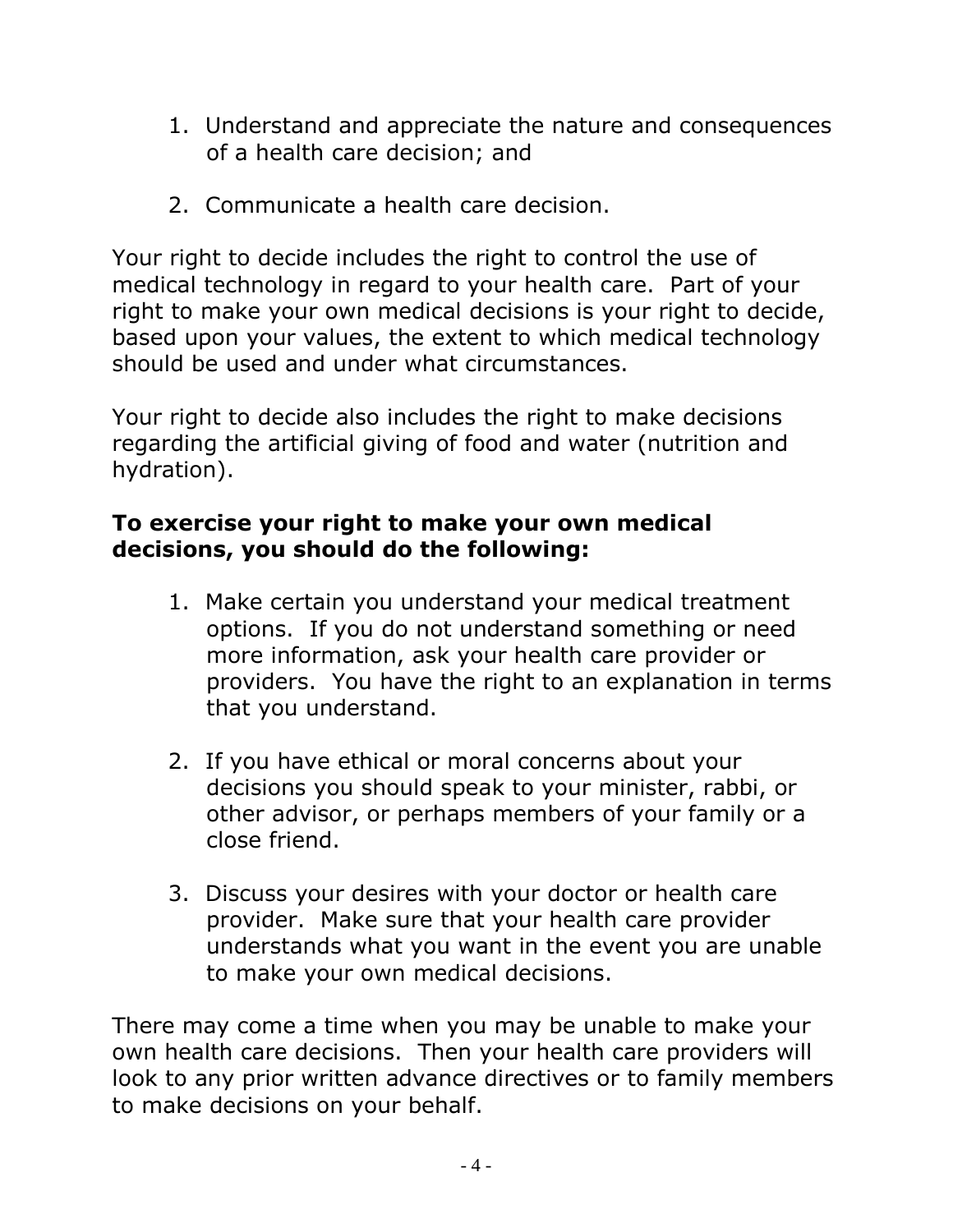An optional advance directive form was created by the North Dakota legislature, which can be found beginning on page 21 of this guide. The advance directive form is called a "health care directive," where you either state choices for medical treatment or designate who should make treatment choices if you are unable to make treatment choices or communicate. Other common terms for the health care directive include "living will" or "durable power of attorney for health care."

# **Health Care Directives**

The North Dakota law regarding "health care directives" is found in Chapter 23-06.5 of the North Dakota Century Code.

A health care directive is a legal document that permits you to:

- 1. Give instructions about any aspect of your health care;
- 2. Choose a person to make health care decisions for you;
- 3. Give instructions about specific medical treatments you do or do not want;
- 4. Give other instructions, including where you wish to die; or
- 5. Make an anatomical gift.

Your decision to complete a health care directive is personal and should be based upon your individual values and beliefs.

To complete a health care directive, it must:

- 1. Be in writing;
- 2. Be dated;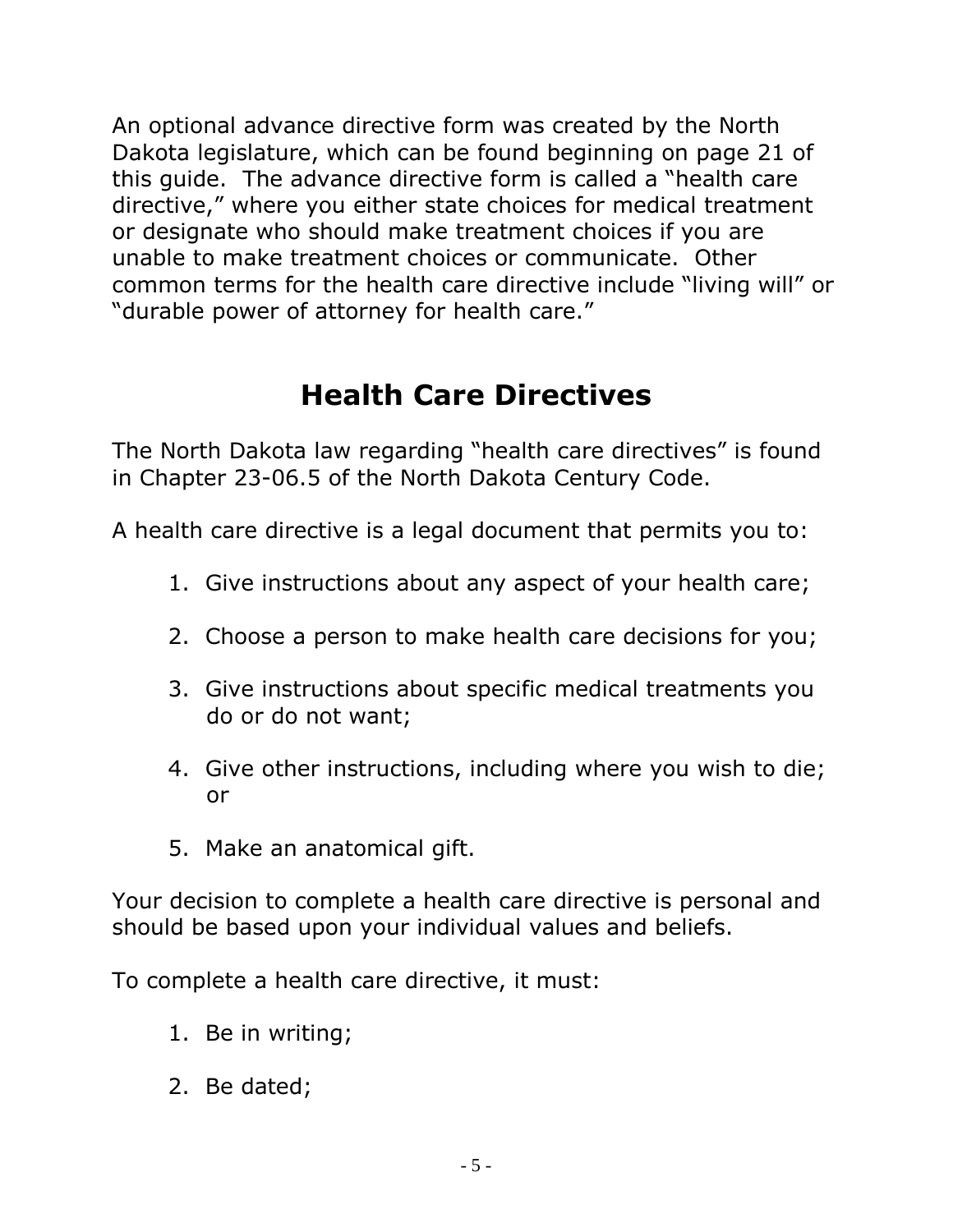- 3. State the name of the person to whom it applies;
- 4. Be executed by a person with the capacity to understand, make and communicate decisions;
- 5. Be signed by a person to whom it applies or by another person authorized to sign on behalf of the person to whom it applies;
- 6. Contain verification of the required signature, either by a notary public or by qualified witnesses; and
- 7. Include a health care instruction or a power of attorney for health care, or both.

You should provide a copy of your health care directive to your doctor and any other health care providers such as your hospital, nursing facility, hospice, or home health agency. In addition, you may want to give copies of your health care directive to other persons, such as close family members and your attorney, if you have one.

If you choose to execute a health care directive, you may use the optional legal form found in North Dakota Century Code chapter 23-06.5, and beginning on page 21 of this guide.

#### **23-06.5-18. Penalties.**

1. A person who, without authorization of the principal, willfully alters or forges a health care directive or willfully conceals or destroys a revocation with the intent and effect of causing a withholding or withdrawal of life-sustaining procedures which hastens the death of the principal is guilty of a class C felony.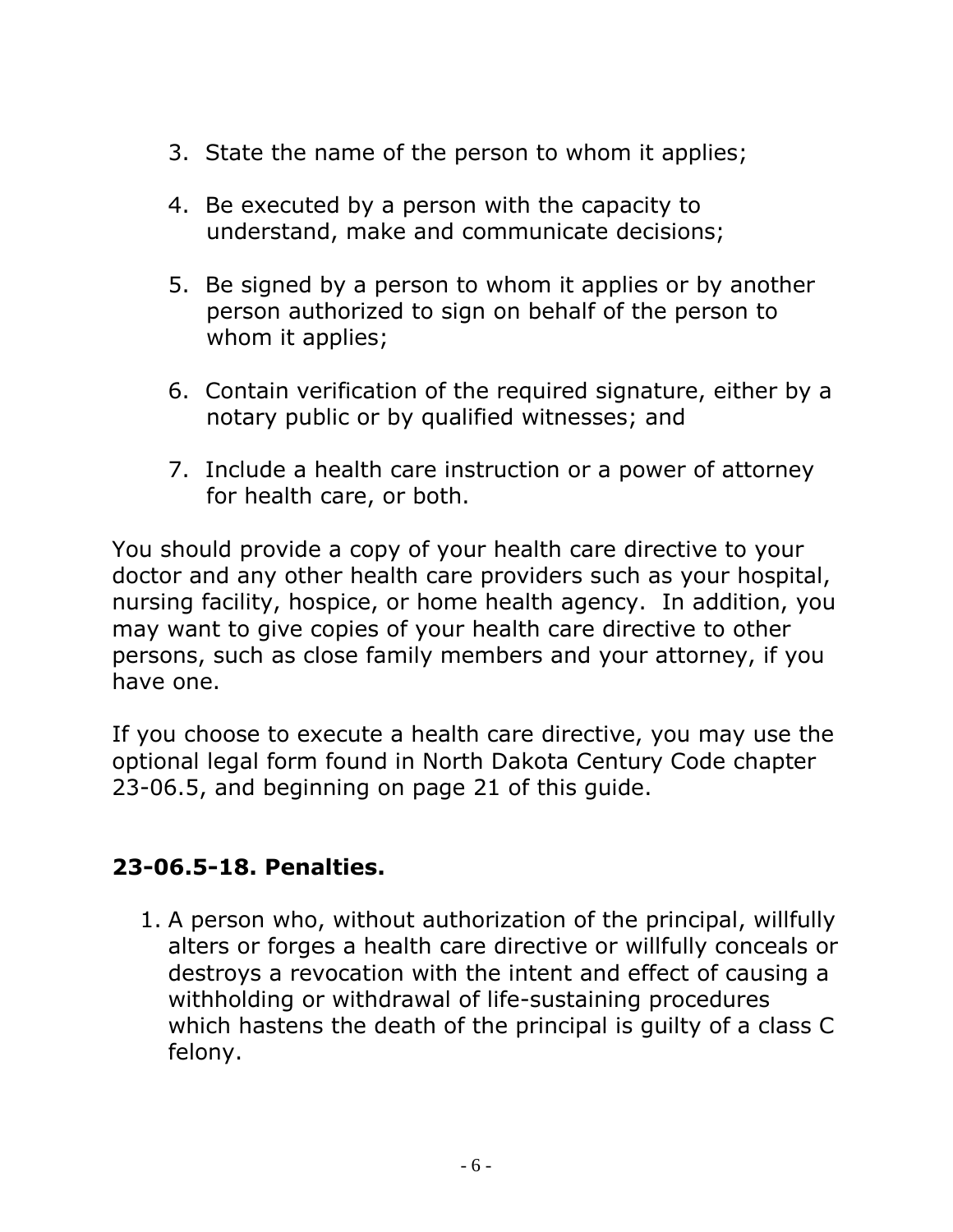- 2. A person who, without authorization of the principal, willfully alters, forges, conceals, or destroys a health care directive or willfully alters or forges a revocation of a health care directive is guilty of a class A misdemeanor.
- 3. The penalties provided in this section do not preclude application of any other penalties provided by law.

# **Health Care Directives Frequently Asked Questions**

This section includes a number of commonly asked questions and their answers regarding health care directives.

### **1. What is a health care directive?**

 A health care directive is a written declaration that allows you to:

- 1) Give instructions about any aspect of your health care;
- 2) Choose a person to make health care decisions for you;
- 3) Give instructions about specific medical treatments you do or do not want;
- 4) Give other instructions, including where you wish to die; or
- 5) Make an anatomical gift.

### **2. Who can make a health care directive?**

Any competent person 18 years of age or older.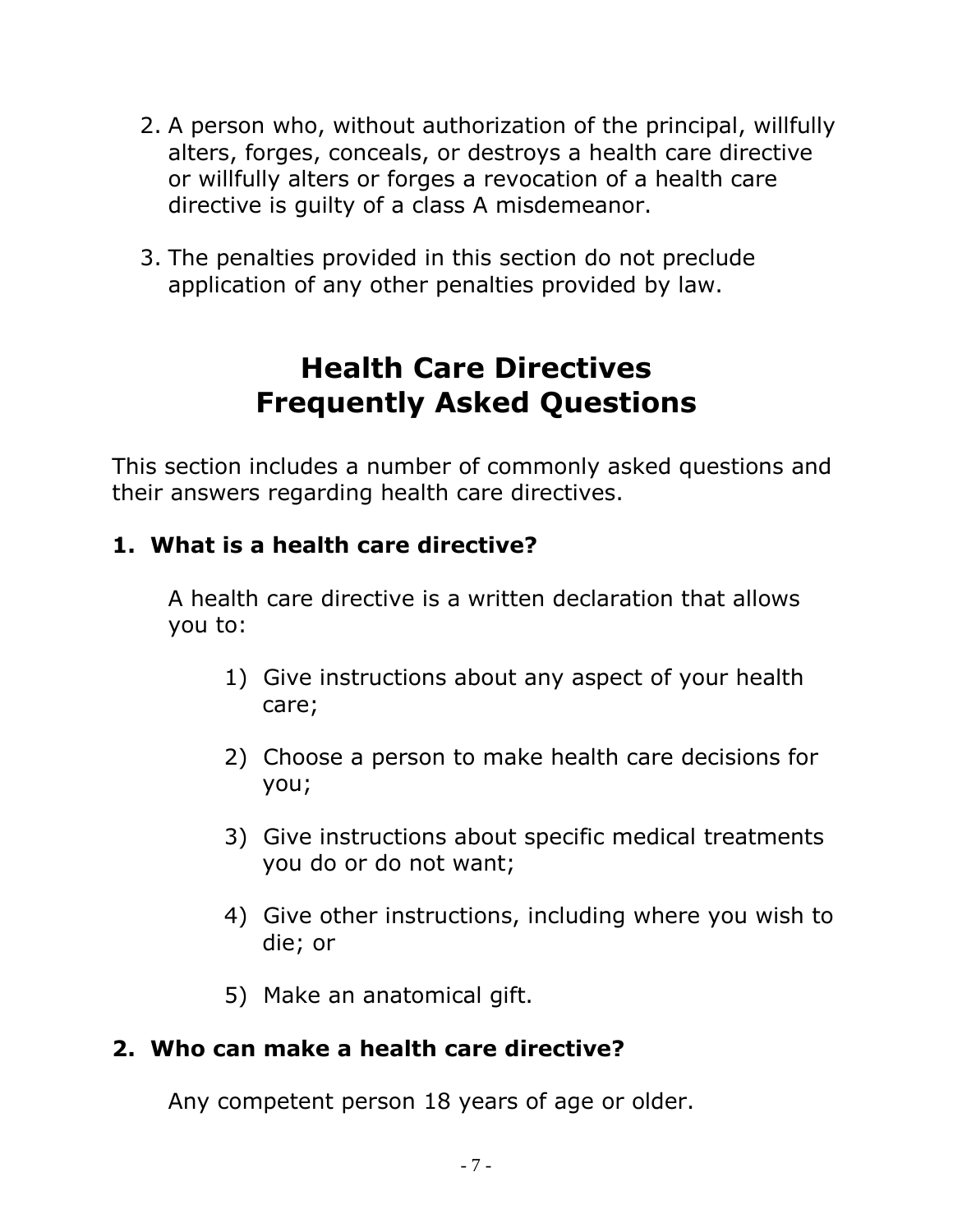#### **3. Does a health care directive need to be witnessed or notarized?**

A health care directive must contain verification of your signature, or the signature of the person authorized by you to sign on your behalf, either by a notary public or two witnesses who are at least eighteen years of age.

 The witnesses or notary to your health care directive **cannot** be:

- 1) You;
- 2) Your spouse;
- 3) Related to you by blood, marriage, or adoption;
- 4) Entitled to inherit any part of your estate upon your death; or
- 5) Claimants to any portion of your estate.

#### **4. Does a health care directive need to be in writing?**

 Yes. To be legally sufficient in North Dakota, a health care directive must be in writing.

#### **5. How do I know that my wishes will be carried out?**

 Your doctor or health care provider is responsible for ensuring that your wishes are carried out. If your doctor or health care provider is unwilling to comply with your wishes, then he or she must notify the agent of their unwillingness to comply, document the notification in your medical record, and take all reasonable steps to transfer your care to another doctor or health care provider who is willing to comply.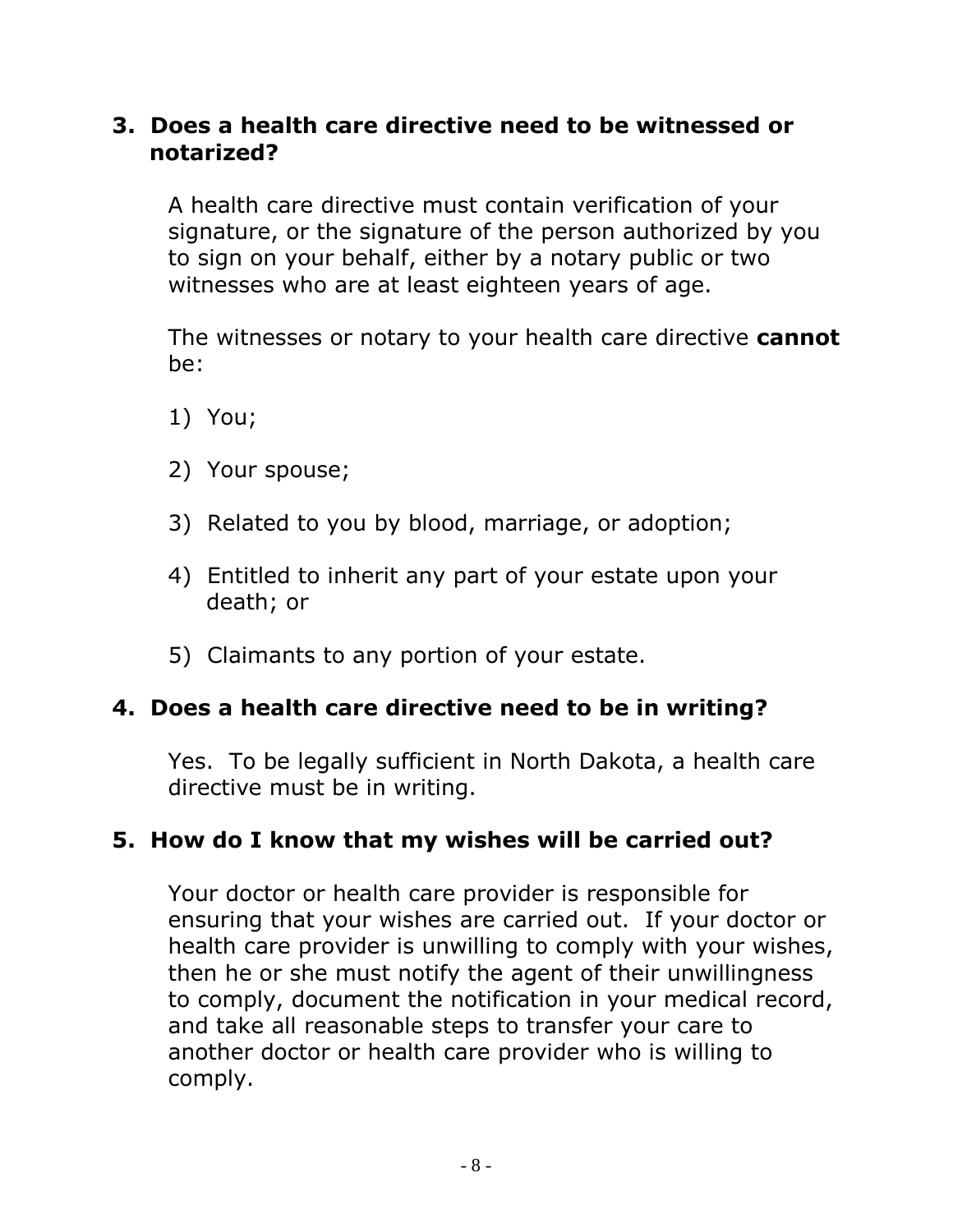#### **6. Can I revoke my health care directive?**

 Yes. As long as you remain competent you can revoke your health care directive in any one of three ways:

- 1) By signing and dating a piece of paper stating you revoke your health care directive;
- 2) By physically destroying the health care directive or having someone else destroy it in your presence and with your permission or instruction; or
- 3) By stating orally that you wish to revoke the health care directive.

Your revocation is effective as soon as you communicate it to your doctor or health care provider, and must be made a part of your medical record.

#### **7. Can I be required to sign a health care directive?**

No. No one may discriminate against you because you have or have not signed a health care directive.

#### **8. After I have signed a health care directive, what should I do with it?**

It is a good idea to talk about your health care directive with your doctor and other health care providers, and your family, since your doctor will probably consult them in the event you are unable to make your own health care decisions. Copies should be given to your agent, doctor, any other health care providers, and members of your family.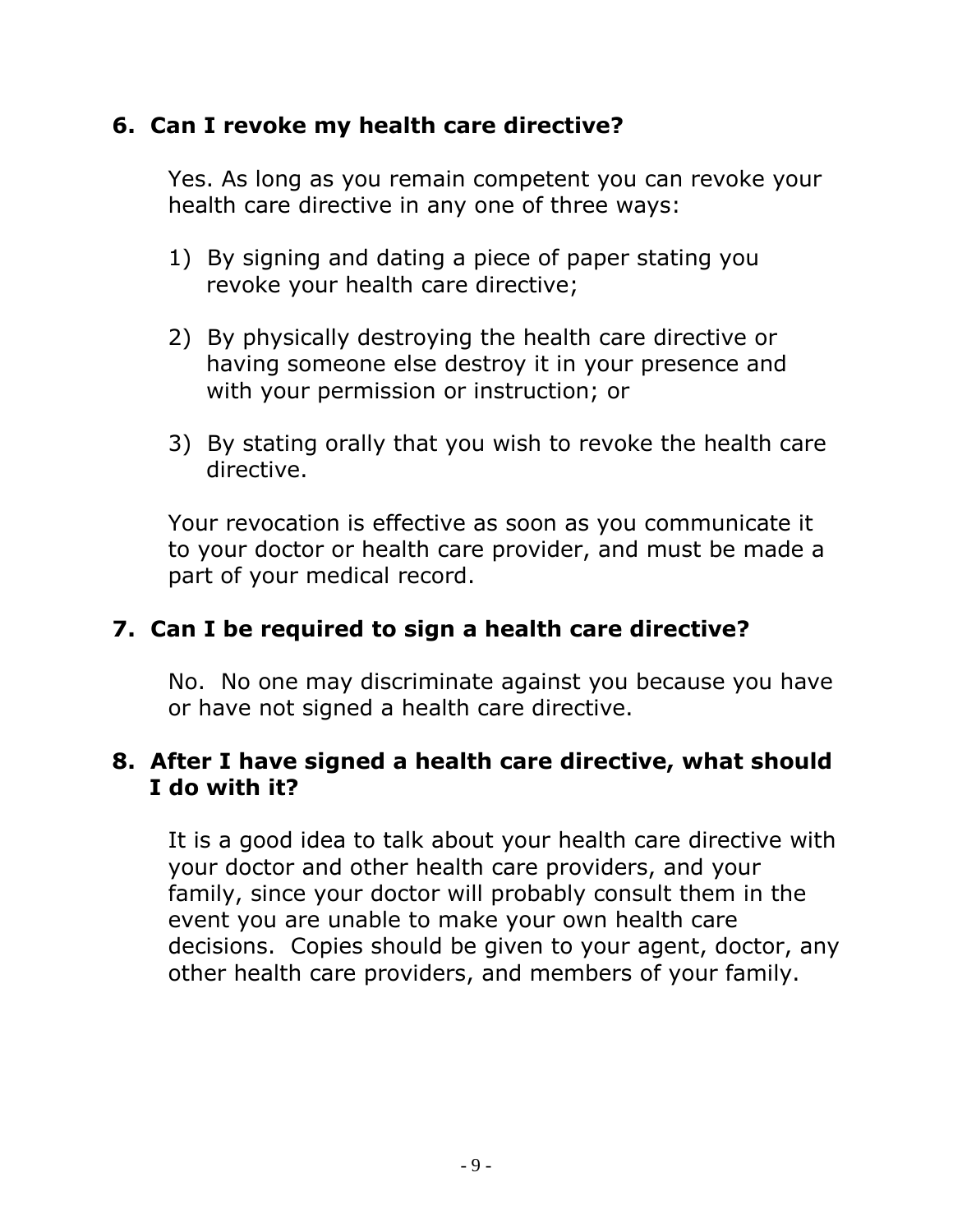#### **9. What if I have a health care directive, living will, or durable power of attorney which was written years ago?**

 The statute governing health care directives in North Dakota was effective on August 1, 2005. If you signed a health care directive, living will, or durable power of attorney before August 1, 2005, it will remain in effect if it complied with the law in effect at the time you completed the directive. However, you may wish to execute a new health care directive since the new form is more detailed and will probably provide your family and health care provider with much more guidance on what kind of care you want in specific situations.

#### **10. Can I include directions authorizing the withdrawal or withholding of nutrition and/or hydration in my health care directive?**

Yes. North Dakota law requires that nutrition and hydration or both must be withdrawn, withheld, or administered if the patient has previously declared **in writing** the patient's desire that nutrition or hydration be withdrawn, withheld, or administered.

#### **11. What does "health care decision" mean?**

 It means to consent to, refuse to consent to, withdraw consent to, or request any care, treatment, service, or procedure to maintain, diagnose, or treat a physical or mental condition. This includes:

- 1) Selection and discharge of health care providers and institutions;
- 2) Approval or disapproval of diagnostic tests, surgical procedures, programs of medication, and orders not to resuscitate;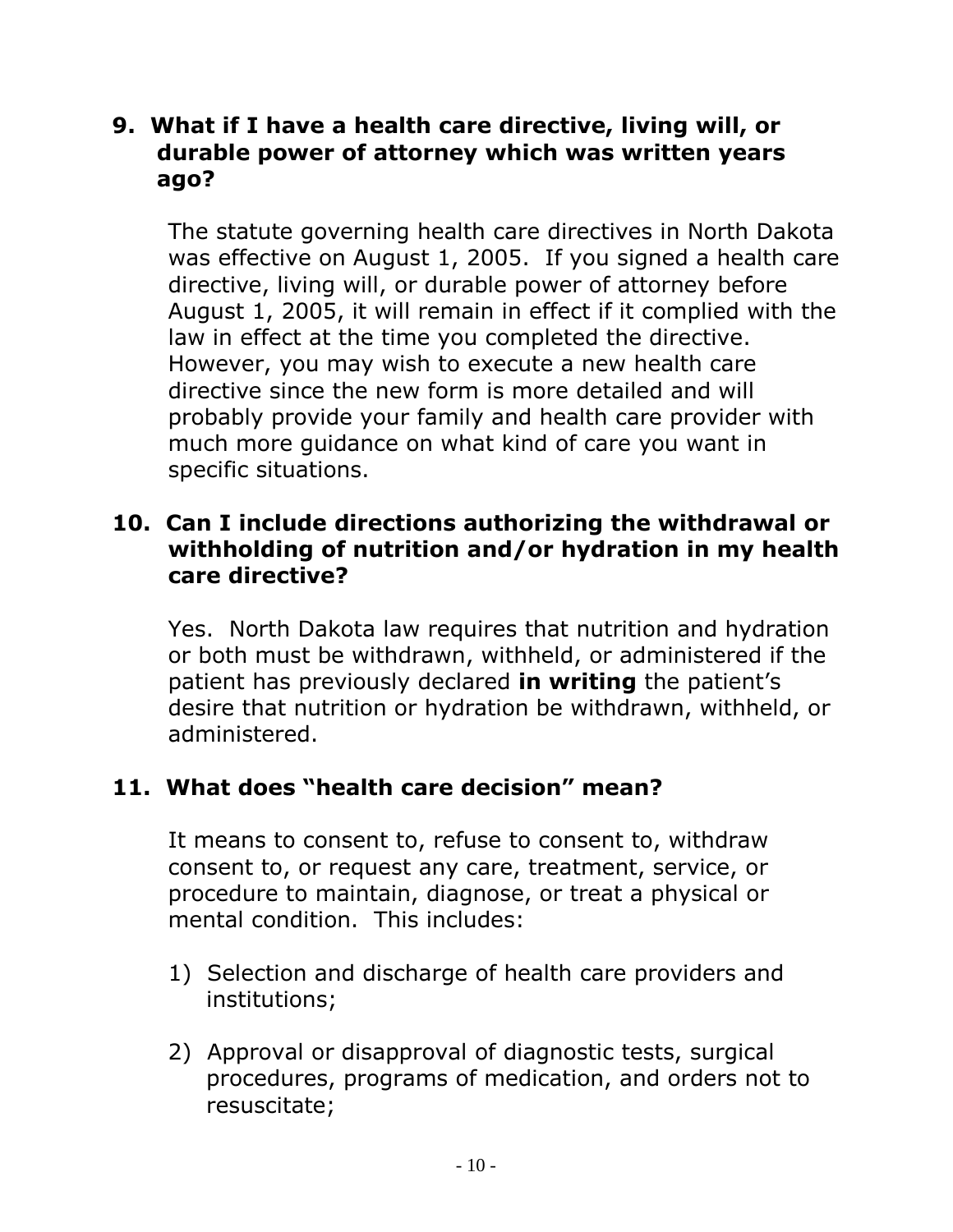- 3) Directions to provide, withhold, or withdraw artificial nutrition and hydration and all other forms of health care; and
- 4) Establishing where to live and receive care and support when those choices relate to health care needs.

#### **12. What if I have questions about any medical treatment or medical terms?**

 You should talk to your doctor or some other medical professional that can tell you about various kinds of medical treatments, services, procedures, or life-sustaining care.

#### **13. What is an agent?**

 An agent is an adult that you give the authority to make health care decisions for you, as provided in your health care directive.

#### **14. Who should I appoint as my agent?**

 Your agent should be someone you know and trust, who knows how you feel about medical treatment, who understands your beliefs and values, and who is willing to carry out your wishes. Certain people **cannot** act as your agent though. These people are:

- 1) Your health care provider;
- 2) A non-relative who is employed by your health care provider;
- 3) Your long-term care services provider; or
- 4) A non-relative who is employed by your long-term care services provider.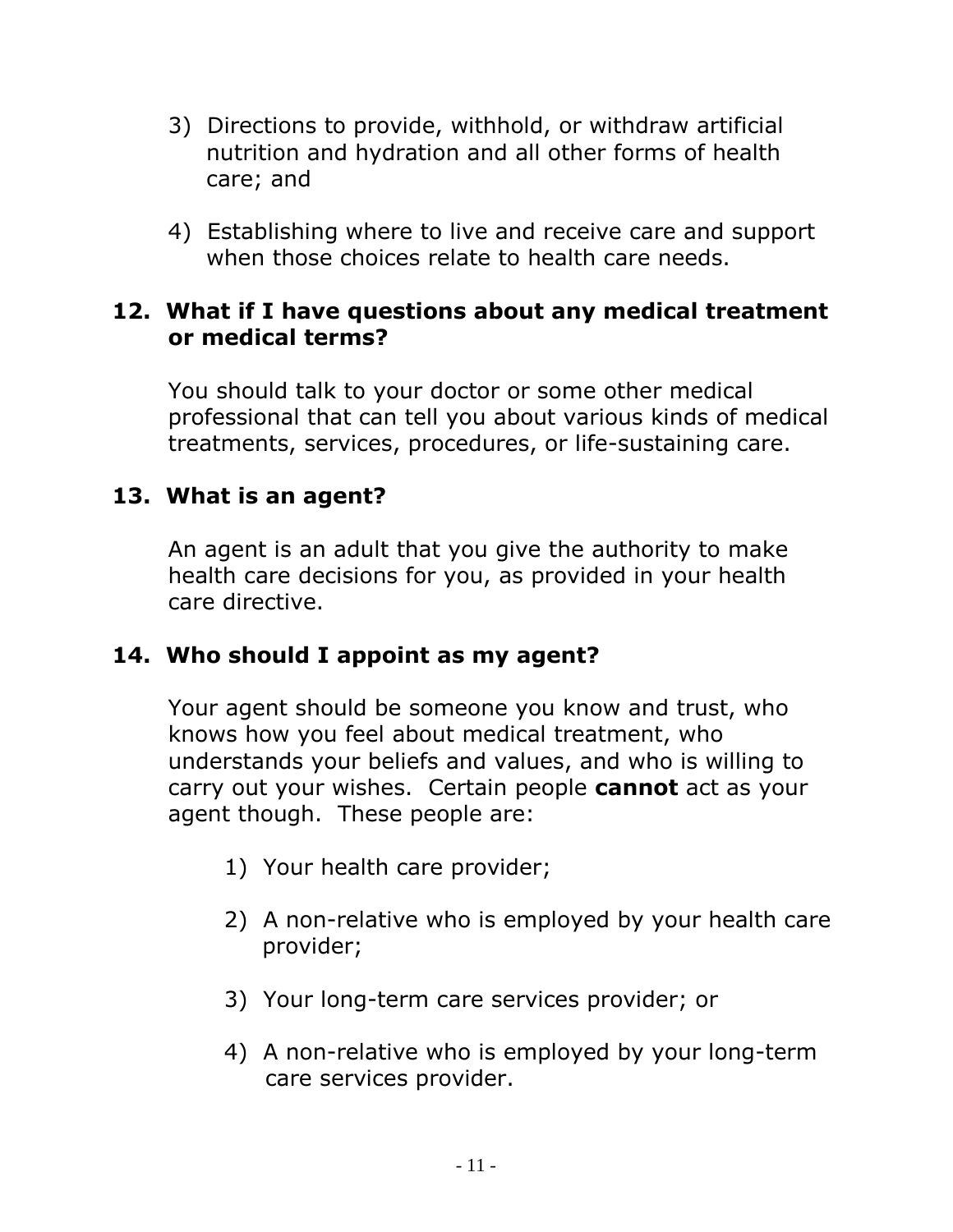#### **15. Should I appoint an alternate agent?**

The appointment of an alternate agent is not required, but it is a good safeguard if something should happen to your original agent.

#### **16. What kind of health care decisions can my agent make for me?**

 Your agent will have the authority to make any and all health care decisions on your behalf that you could make yourself, with two exceptions:

- 1) Your agent cannot make a decision if you limit his or her authority to make such a decision on your behalf; or
- 2) Your agent cannot make a decision if the law prohibits him or her from making such a decision on your behalf.

#### **17. What kind of instructions can I give my agent?**

You may give very general instructions or be quite specific. You are not required to give your agent any instructions. If you do not give your agent any instructions, your agent will make decisions based upon your values as determined by your agent. If your agent is unable to determine what you would have decided, your agent must make decisions based upon what he or she believes to be best for you under the circumstances.

#### **18. What are my agent's responsibilities in carrying out my wishes?**

 Your agent is required to follow your wishes as contained in your health care directive, if you have one, or as stated orally. If your wishes are unknown, your agent is required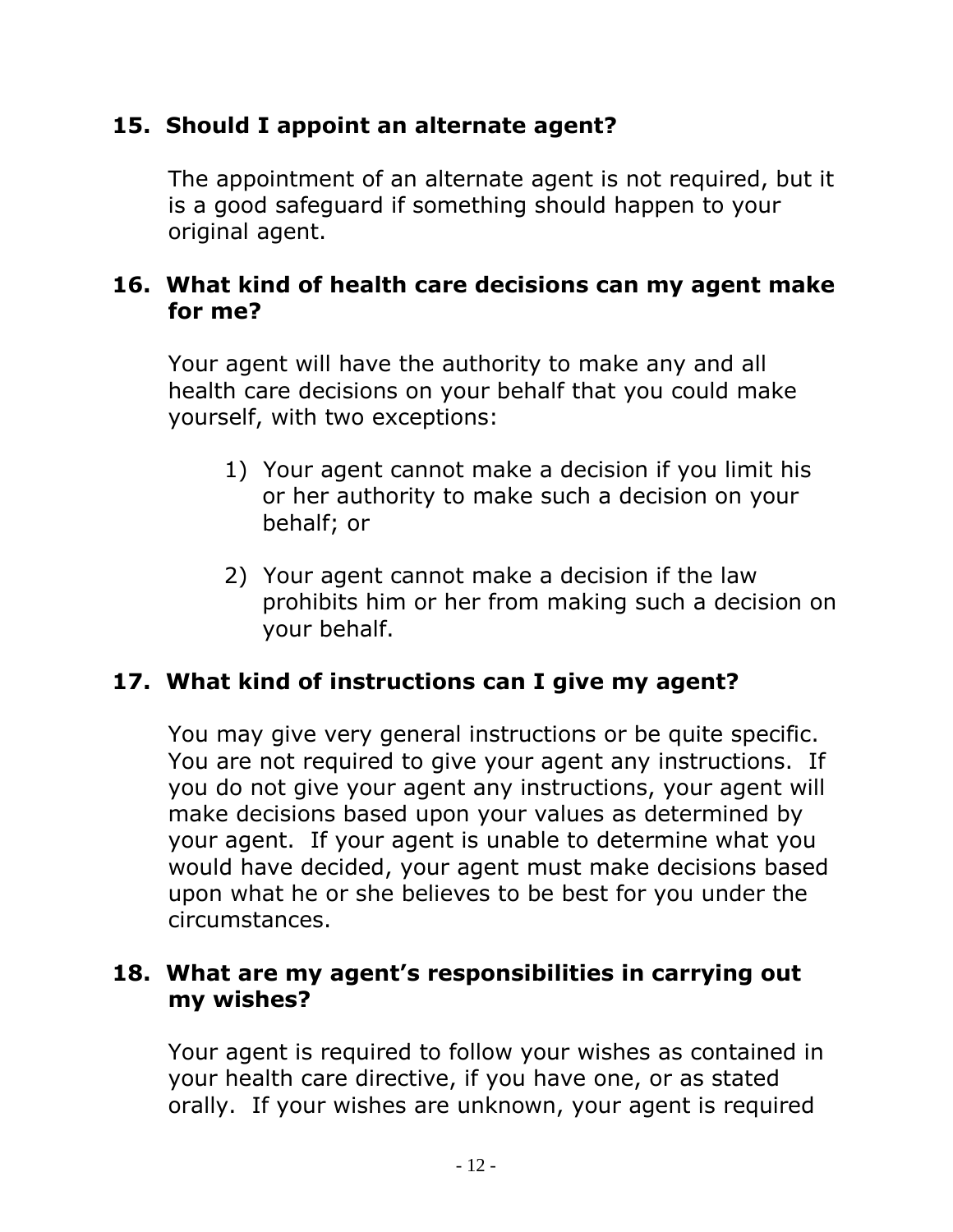to make health care decisions for you based on what he or she feels is in your best interest.

#### **19. Is my doctor or health care provider required to follow my agent's decisions?**

Not in all circumstances. A health care provider may administer health care necessary to keep you alive, despite your agent's decision to withhold or withdraw health care. A health care provider may also withhold health care if he or she determines it to be contrary to reasonable medical standards, despite your agent's decision to provide health care. In these instances, the health care provider may not be subjected to civil or criminal liability or be considered to have engaged in unprofessional conduct if he or she took reasonable steps to:

- 1) Notify your agent of their unwillingness to comply;
- 2) Document the notification in your medical records; and
- 3) Arrange to transfer your care to another health care provider willing to comply with your agent's decision.

#### **20. When does a health care directive become effective?**

 A health care directive is effective when all of the following occur:

- 1) You have executed a health care directive;
- 2) Your agent, if any, has accepted the position as agent in writing; **and**
	- a) Your doctor has certified, in writing, that you lack the capacity to make health care decisions. You lack capacity to make health care decisions when you do not have the ability to understand and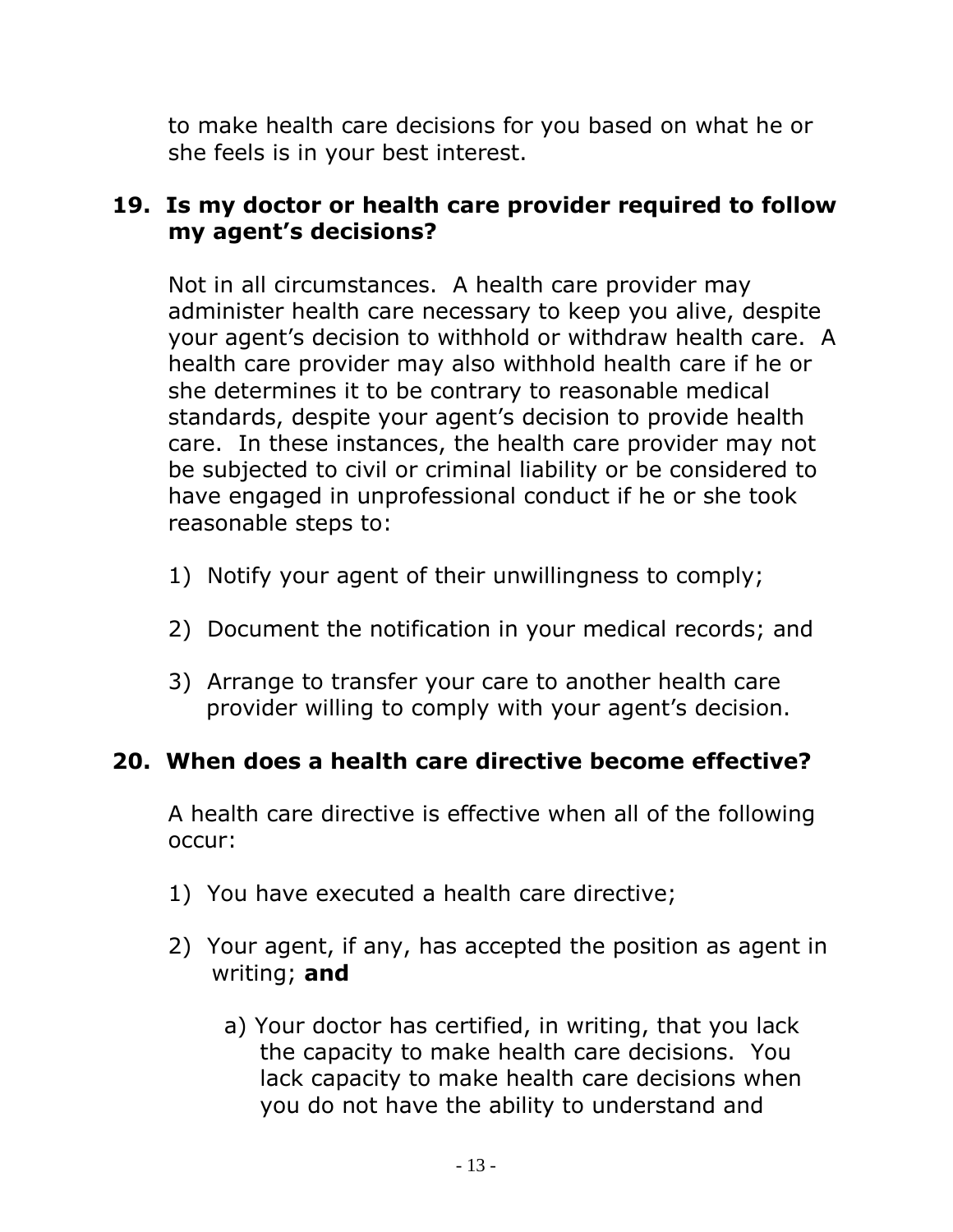appreciate the nature and consequences of a health care decision, including the significant benefits and harms of proposed health care, or reasonable alternatives to that health care; **or**

 b) You have given authority for medical decision making to your agent. In this case, your doctor has declared you incompetent.

#### **21. Can I still make my own health care decisions after I have signed a health care directive?**

 Yes. You will be able to make your own health care decisions as long as you are capable of doing so. Your advance directive only takes effect when you become incapacitated; or when the conditions you have identified in the directive are met.

#### **22. Where should I keep my health care directive?**

 The original signed copy should be given to your agent or you should keep it where it is immediately available to your agent and your alternate agent, your doctor, and any other health care provider.

#### **23. Is my agent or alternate agent liable for my health care costs?**

 No. The liability for the cost of your health care is the same as if you made the decision yourself.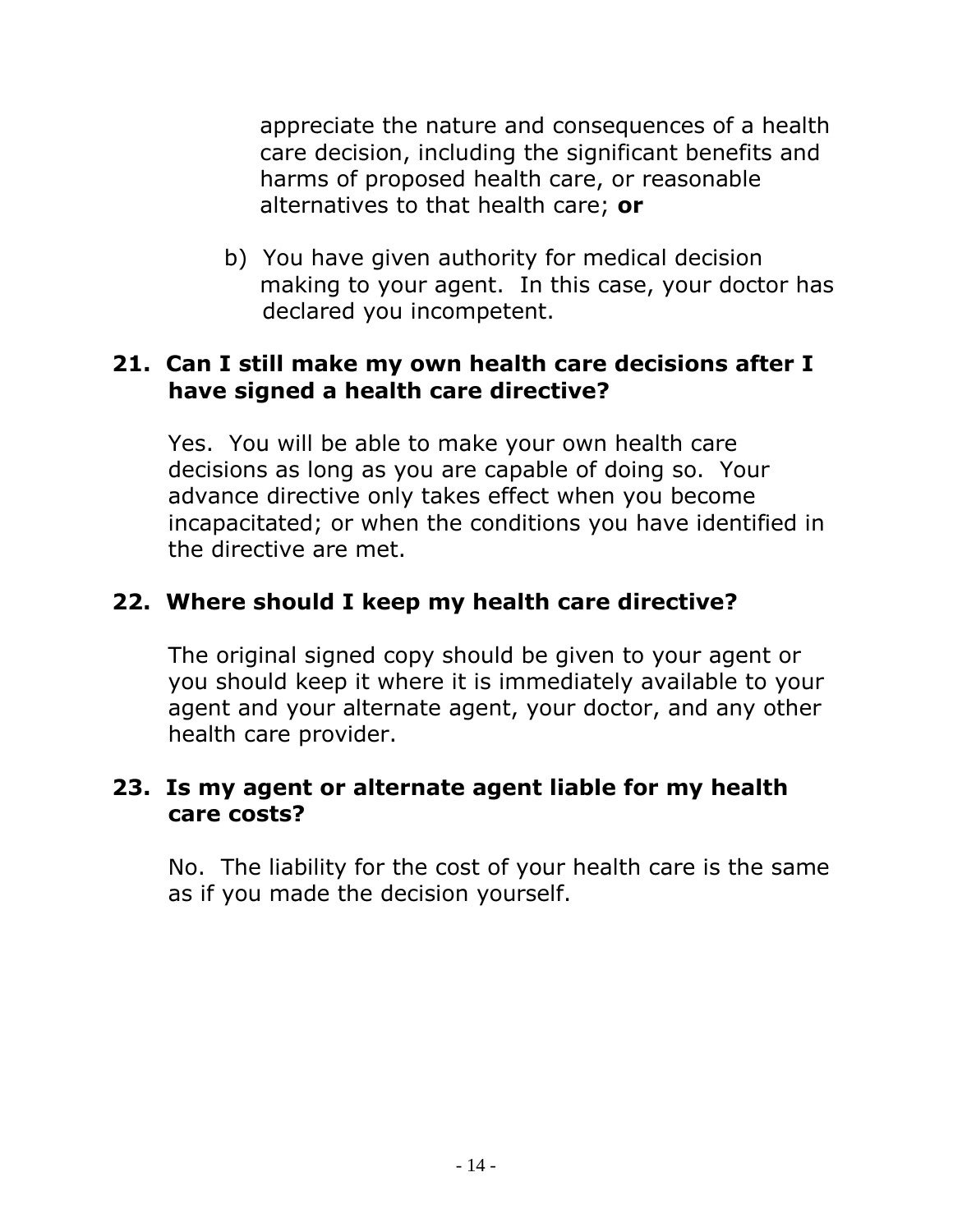#### **24. Can my agent or alternate agent withdraw?**

 Yes. An agent or alternate agent may withdraw by giving you notice **prior** to the time you are determined to lack capacity to make health care decisions. **After** such time, your agent or alternate agent may withdraw by giving notice to your doctor.

#### **25. When does my agent's authority end?**

An agent's authority to make decisions on your behalf generally ends in five circumstances:

- 1) Upon your death;
- 2) In the situation where your health care directive takes effect when you become incapacitated, if you later regain capacity to make your own health care decisions;
- 3) If your agent withdraws;
- 4) If you revoke the agent's authority; or
- 5) If a court takes away your agent's authority to make health care decisions for you.

#### **26. Can I instruct my agent to withhold or withdraw nutrition and/or hydration?**

Yes. Nutrition or hydration or both must be withdrawn, withheld, or administered if you have previously declared your wishes in writing. However, there are limitations to this directive, as noted in question 19.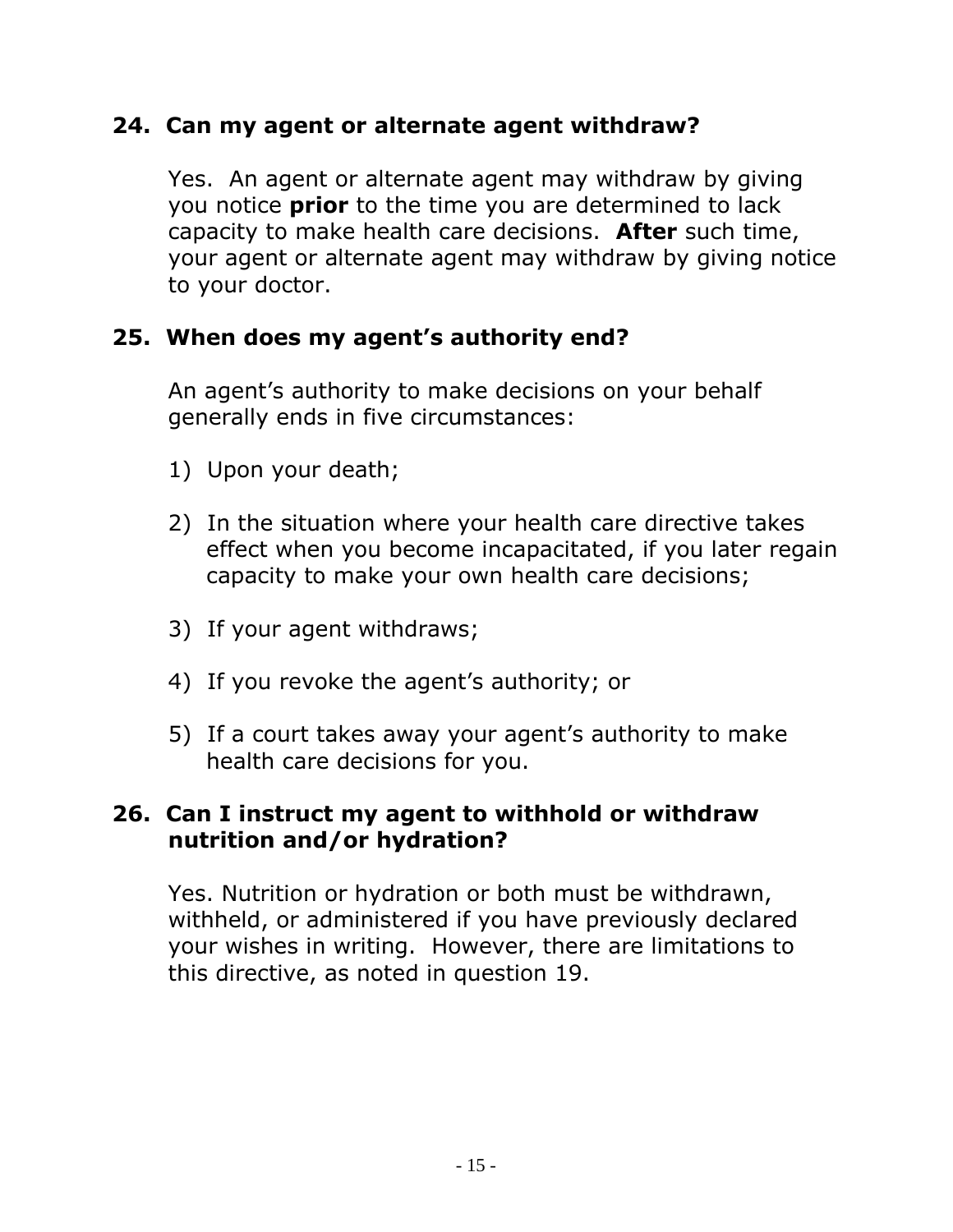#### **27. Can I authorize my agent to donate my body organs?**

Yes. If you desire to donate your body organs after your death, you may specify your gift in your health care directive. You may make a gift of:

- 1) Any needed organs and tissues, and/or;
- 2) Specified organs or tissue.

# **Informed Health Care Consent Law**

This law can be found in Section 23-12-13 of the North Dakota Century Code.

The informed health care consent law establishes a priority list of persons who are authorized to provide consent for minors or persons who are incapacitated and, therefore, unable to make or communicate their own medical decisions. This law is particularly useful when a person does not have a health care directive.

The law applies to two groups of people: 1) minors, and 2) adults who are incapacitated. You are considered a minor if you are under age eighteen. You are considered incapacitated if you are unable to make or communicate responsible decisions regarding personal matters such as medical treatment.

This law requires that a person who is authorized to provide informed consent on your behalf must first determine that you would have consented to the proposed health care if you were able. If such a determination cannot be made, the authorized person may consent only after determining that the proposed health care is in your best interests.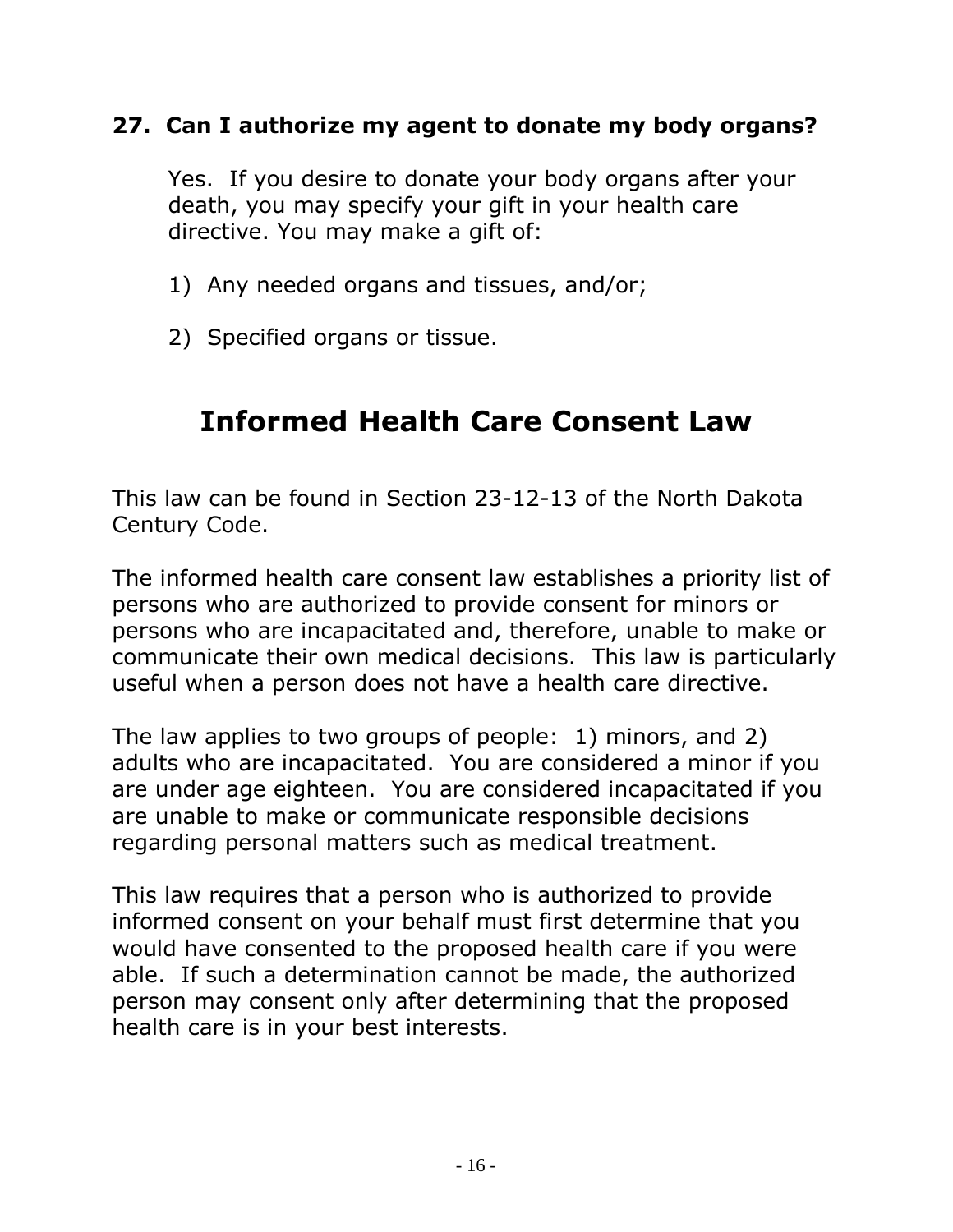# **Informed Health Care Consent Law Frequently Asked Questions**

This section includes a number of commonly asked questions and their answers regarding Informed Health Care Consent Law.

#### **1. If I have a signed health care directive, does this law apply?**

Possibly. If your health care directive is ambiguous or does not address a specific health care decision, this law will determine who may make such a decision for you.

#### **2. If I have designated an agent in my health care directive, will this law apply?**

Possibly. There is an interaction between the law applicable to health care agents and the Informed Health Care Consent law. The interaction arises from the fact that the Informed Health Care Consent law provides that any person you give authority to act as your agent under a health care directive has highest priority to make health care decisions for you if you become incapacitated.

#### **3. At what point would the law authorize another person to make my health care decisions?**

A doctor must first determine that you are unable to make or communicate responsible health care decisions before anyone would be authorized to make health care decisions for you.

Keep in mind, however, you also have the option of having your advance directive take effect when the conditions in the directive are met that would allow someone else to make health care decisions for you.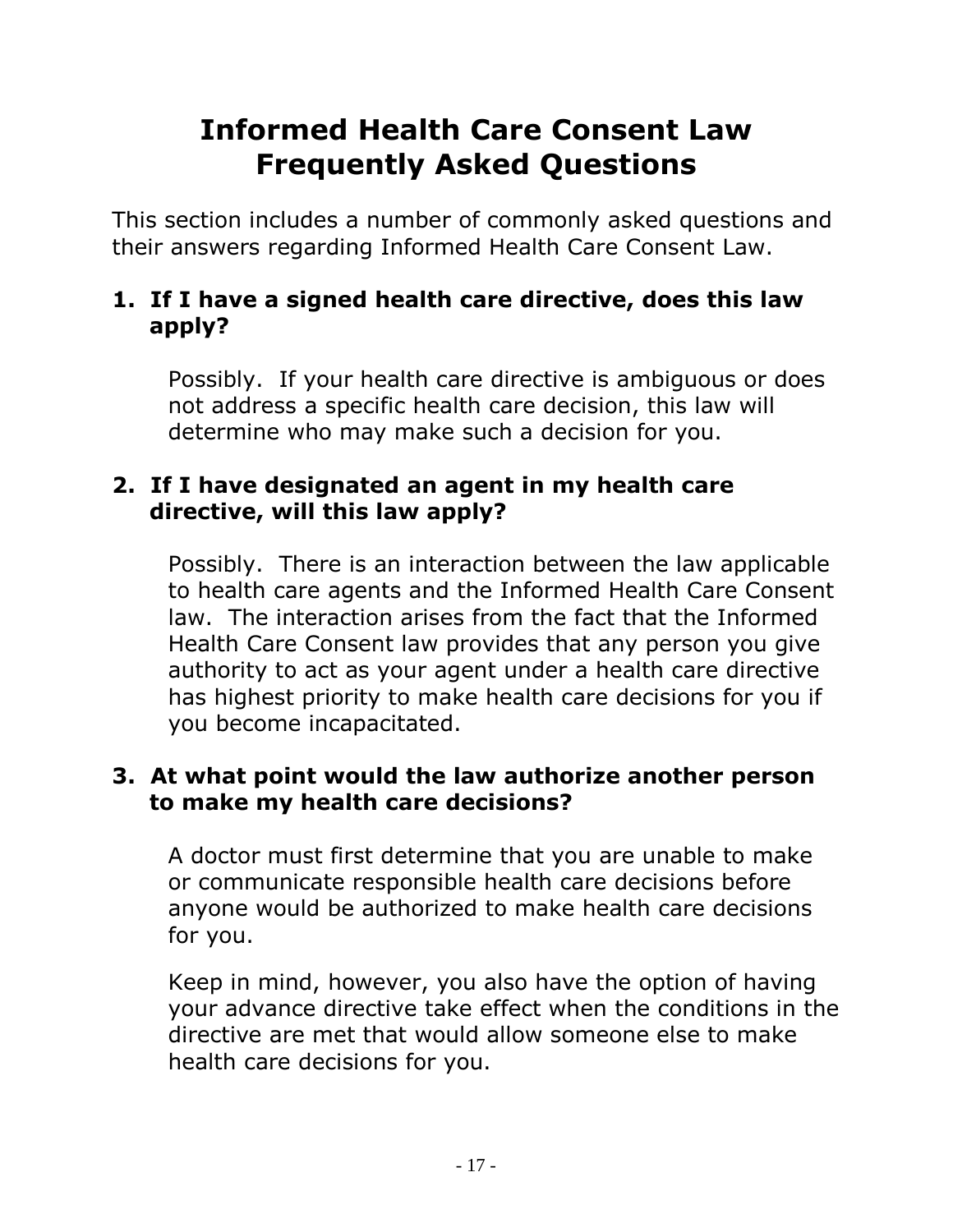#### **4. Who is authorized by law to make health care decisions?**

The law authorizes the persons in the following categories, in the order listed, to make your health care decisions if you are either a minor or if your doctor determines that you are unable to make or communicate responsible decisions about your health care:

- 1) Your agent under a health care directive, or durable power of attorney, which gives the agent authority to make health care decisions for you, unless a court specifically authorizes a guardian to make medical decisions for you;
- 2) Your court-appointed guardian or custodian, if any;
- 3) Your spouse, if he or she has maintained significant contacts with you;
- 4) Any of your children who are at least eighteen years old and have maintained significant contacts with you;
- 5) Your parents, including a stepparent, who has maintained significant contacts with you;
- 6) Your adult brothers and sisters who have maintained significant contacts with you;
- 7) Your grandparents who have maintained significant contacts with you;
- 8) Your grandchildren who are at least eighteen years old and who have maintained significant contacts with you; or
- 9) A close relative or friend who is at least eighteen years of age and who has maintained significant contacts with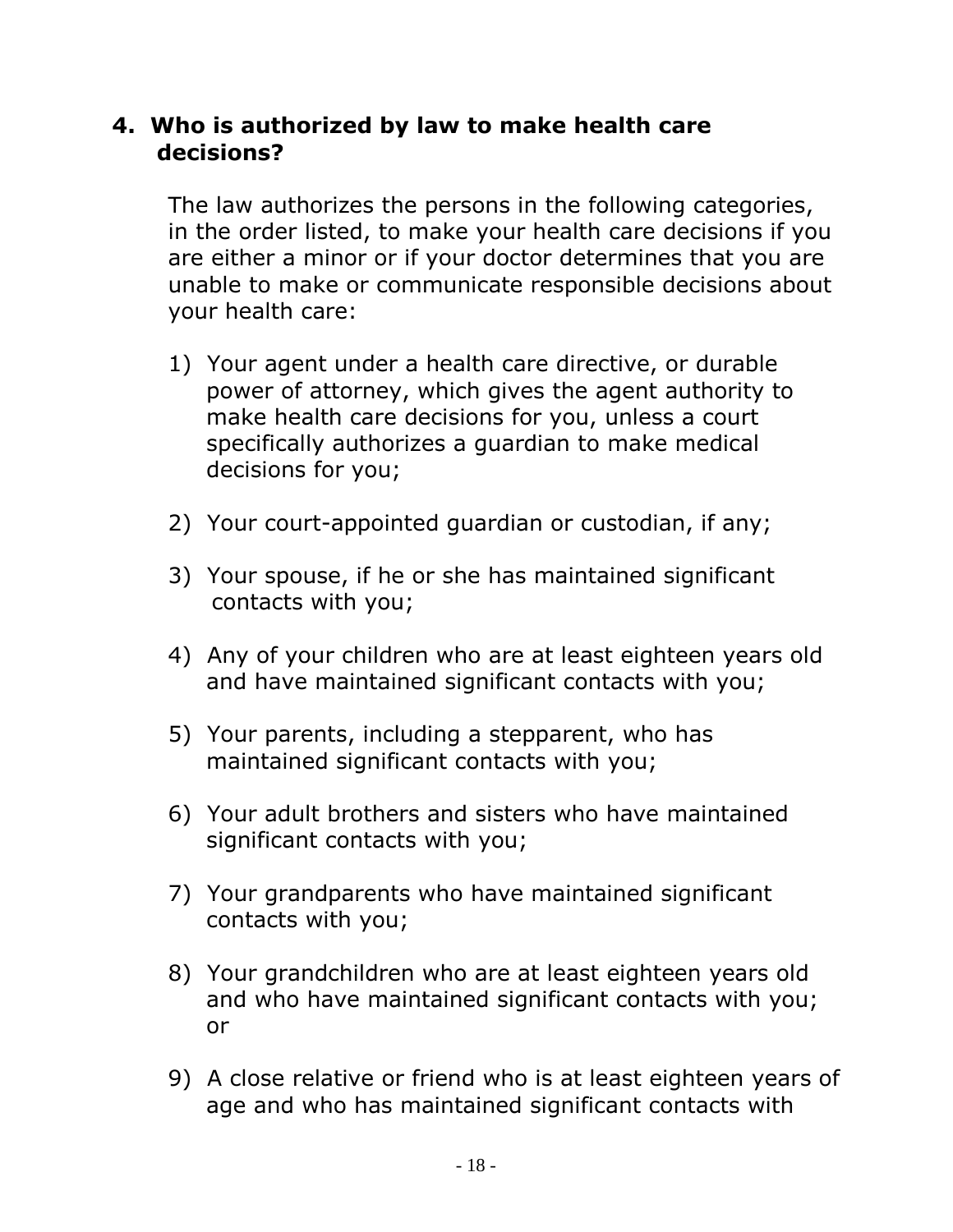you.

#### **5. What happens if a person in a higher category refuses to consent to the proposed health care?**

 No one in the lower category may provide consent to the proposed health care if someone in a higher category has refused to consent to the proposed health care.

#### **6. Is it necessary for everyone in a particular category to consent to the proposed health care?**

No. A physician seeking informed consent for proposed health care must only receive the consent of one competent person in the highest-ranking category.

#### **7. Are there any guidelines which must be followed by the person authorized to give consent to health care?**

Yes. Before giving consent, an authorized person must determine that you would have consented to such health care if you were able to do so. If the authorized person is unable to make this determination, he or she may only consent to the proposed health care if he or she feels the health care is in your best interest.

#### **8. Are there any health care decisions the law does not permit anyone to make?**

Yes. Even individuals that are authorized to provide informed health care consent if you are a minor or incapacitated may not consent for you to receive any of the following treatments or procedures:

- 1) Sterilization;
- 2) Abortion;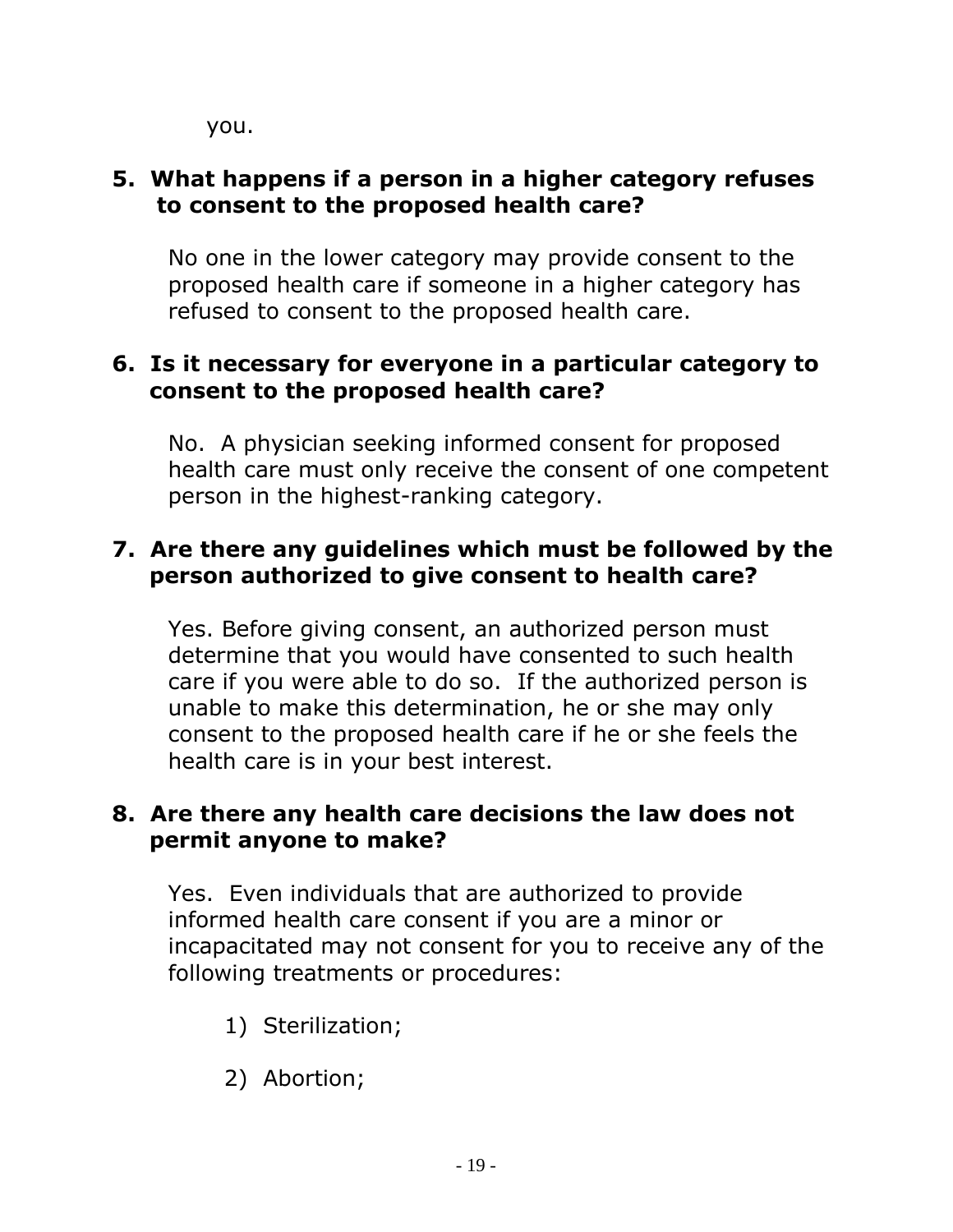- 3) Psychosurgery; or
- 4) Admission to a state mental health facility (state hospital) for a period of more than forty-five days, unless a court order is obtained.

#### **9. What if I or someone interested in my welfare objects to my doctor's conclusion that I am unable to make my own health care decisions?**

 If you or someone interested in your welfare objects to a doctor's decision that you are unable to make or communicate health care decisions, a court hearing must be held to determine whether you are able to make your own health care decisions.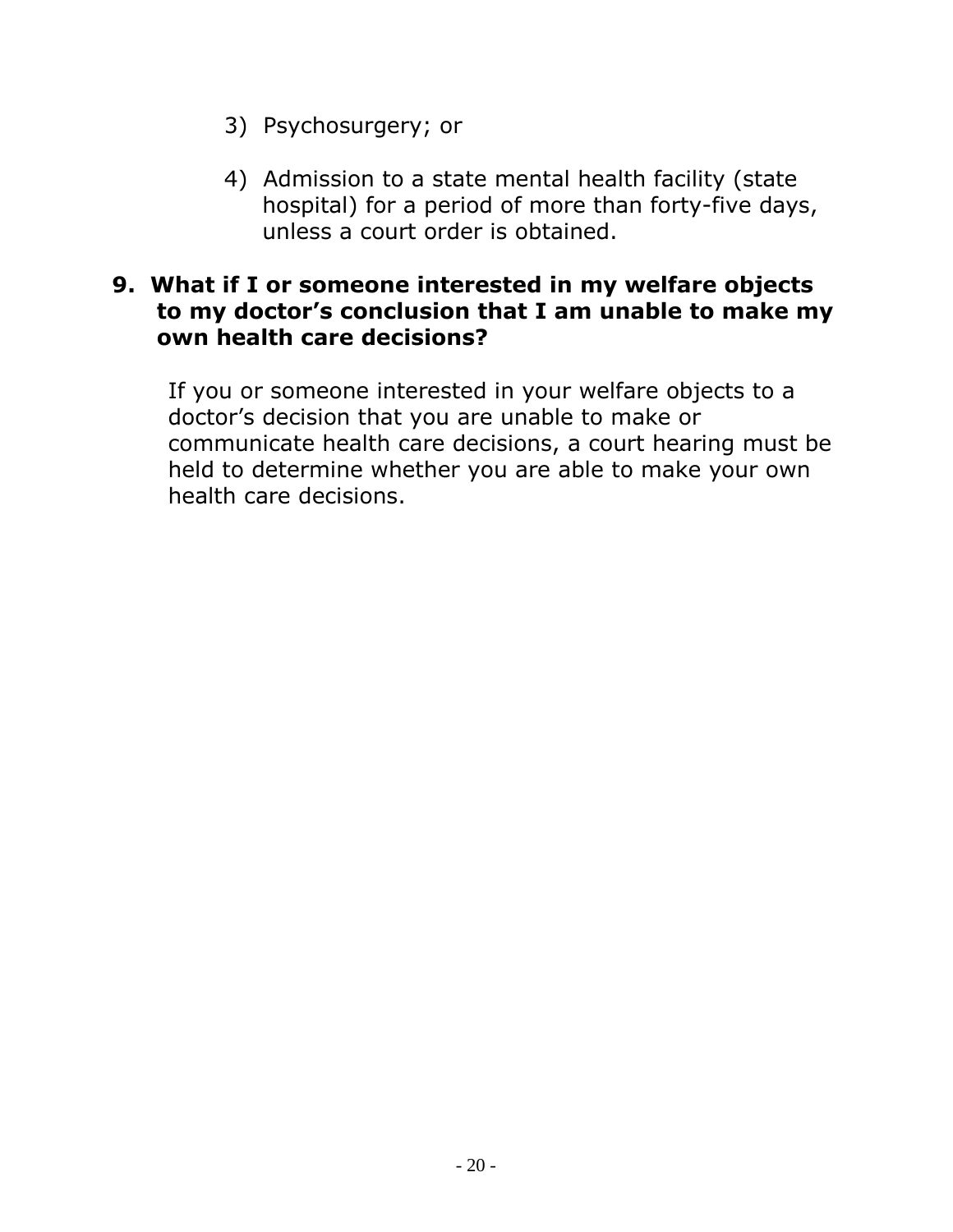# **Health Care Directive**

I consider the contract of the contract of the contract of the contract of the contract of the contract of the contract of the contract of the contract of the contract of the contract of the contract of the contract of the document allows me to do one or all of the following:

 Part I: Name another person (called the health care agent) to make health care decisions for me if I am unable to make and communicate health care decisions for myself. My health care agent must make health care decisions for me based on the instructions I provide in this document (Part II), if any, the wishes I have made known to him or her, or my agent must act in my best interest if I have not made my health care wishes known.

### **And/or:**

 Part II: Give health care instructions to guide others in making health care decisions for me. If I have named a health care agent, these instructions are to be used by the agent. These instructions may also be used by my health care providers, others assisting with my health care and my family, in the event I cannot make and communicate decisions for myself.

### **And/or:**

 Part III: Allows me to make an organ and tissue donation upon my death by signing a document of anatomical gift.

### **Part I: Appointment of Health Care Agent**

This is who I want to make health care decisions for me if I am unable to make and communicate health care decisions for myself. (I know I can change my agent or alternate agent at any time and I know I do not have to appoint an agent or an alternate agent.)

**Note:** If you appoint an agent, you should discuss this health care directive with your agent and give your agent a copy. If you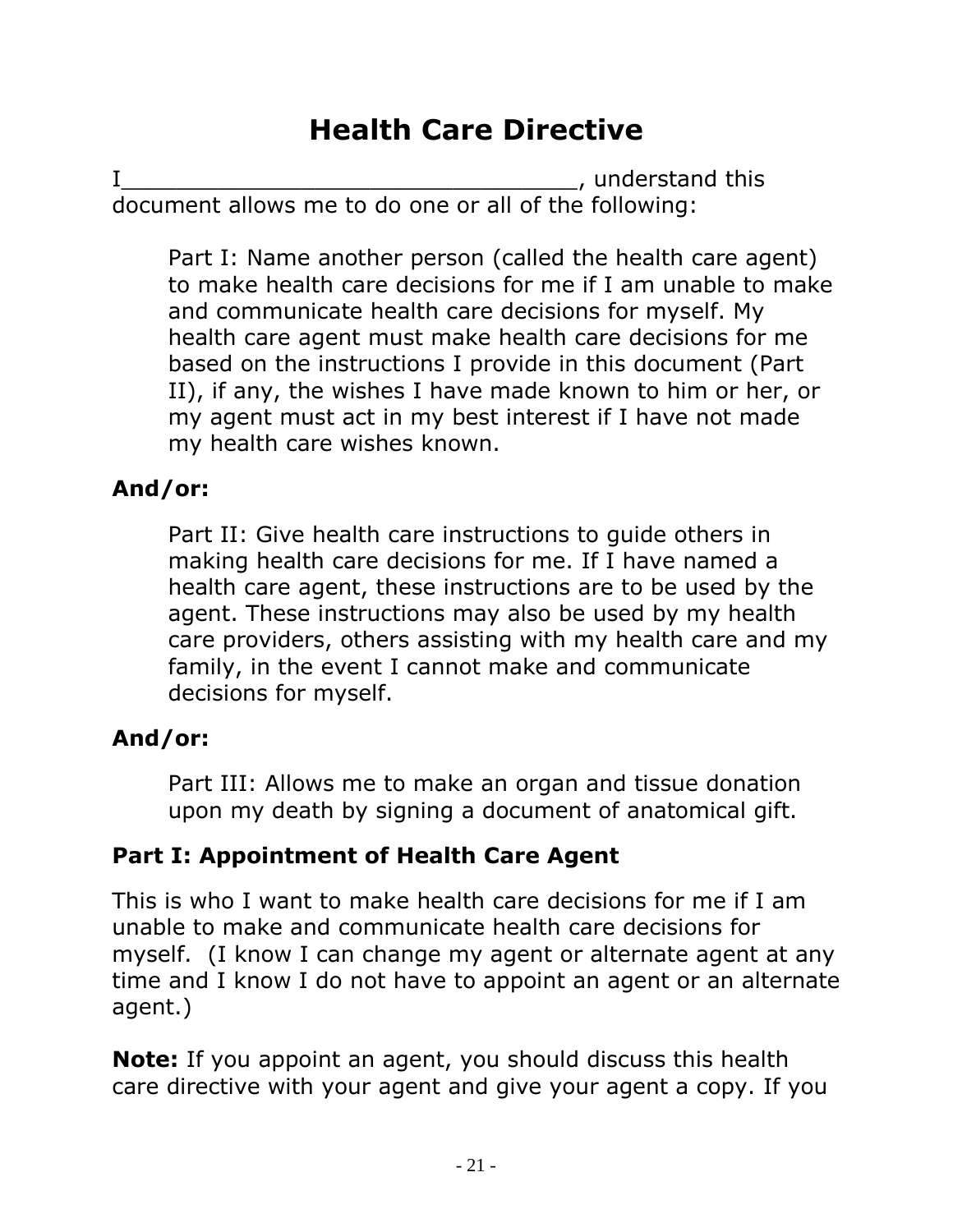do not wish to appoint an agent, you may leave Part I blank and go to Part II and/or Part III. None of the following may be designated as your agent: your treating health care provider, a non-relative employee of your treating health care provider, an operator of a long-term care facility, or a non-relative employee of a long-term care facility.

 When I am unable to make and communicate health care decisions for myself, I trust and appoint

\_\_\_\_\_\_\_\_\_\_\_\_\_\_\_\_\_\_\_\_\_\_\_\_\_\_\_\_\_\_ to make health care decisions for me. This person is called my health care agent.

Relationship of my health care agent to me:\_\_\_\_\_\_\_\_\_\_\_\_\_\_\_\_\_\_\_\_\_\_

Telephone number of my health care agent:\_\_\_\_\_\_\_\_\_\_\_\_\_\_\_\_\_\_\_\_\_\_

Address of my health care agent:

 $\overline{\phantom{a}}$  , where  $\overline{\phantom{a}}$ 

\_\_\_\_\_\_\_\_\_\_\_\_\_\_\_\_\_\_\_\_\_\_

#### **(Optional) Appointment of Alternate Health Care Agent**

 If my health care agent is not reasonably available, I trust and appoint \_\_\_\_\_\_\_\_\_\_\_\_\_\_\_\_\_\_\_\_\_\_\_\_\_\_\_\_\_ to be my health care agent instead.

Relationship of my alternate health care agent to  $me:$ 

Telephone number of my alternate health care agent:

Address of my alternate health care agent:

 This is what I want my health care agent to be able to do if I am unable to make and communicate health care decisions for myself (I do understand I can change these choices):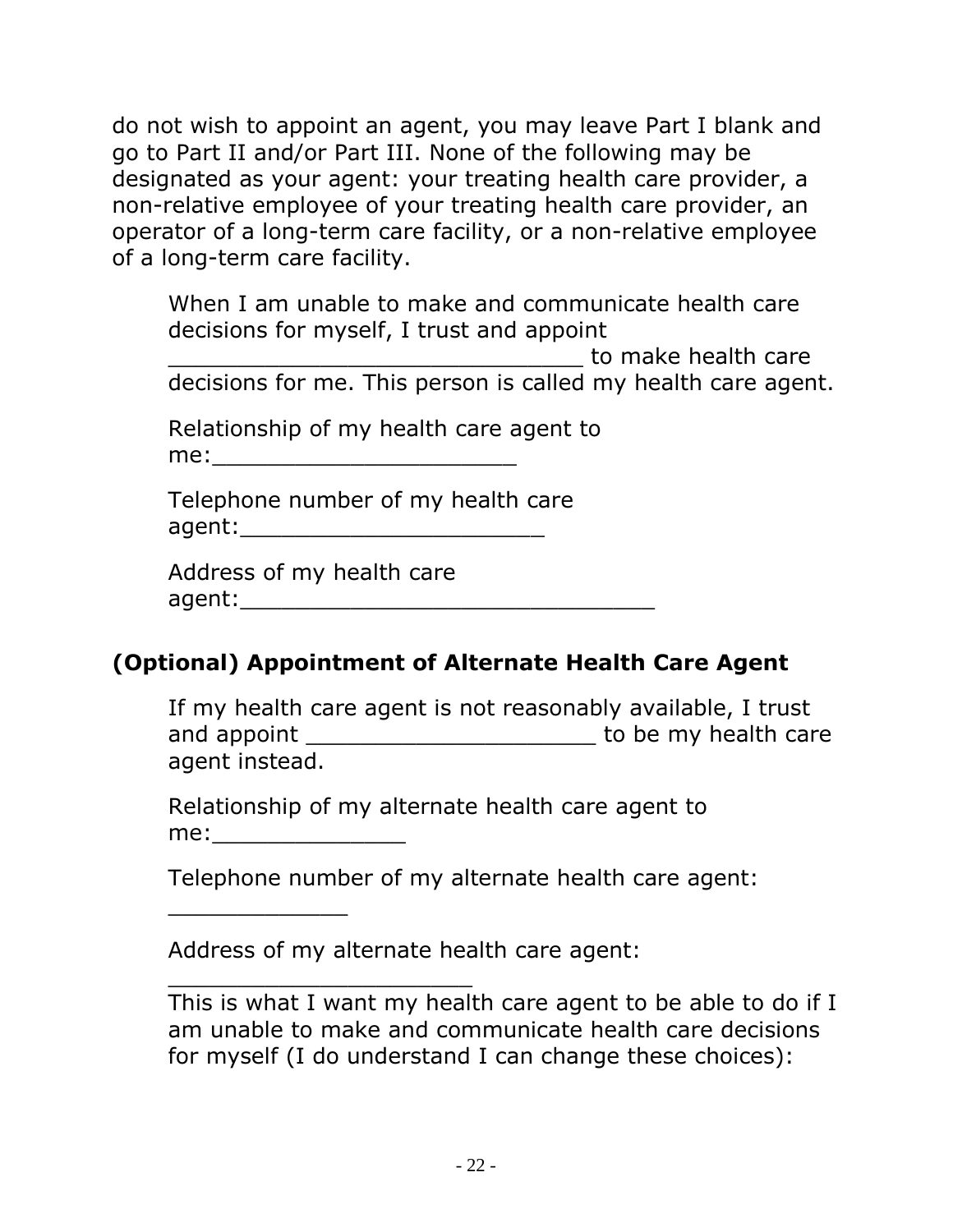My health care agent is automatically given the powers listed below in (A) through (D). My health care agent must follow my health care instructions in this document or any other instructions I have given to my agent. If I have not given health care instructions, then my agent must act in my best interest.

Whenever I am unable to make and communicate health care decisions for myself, my health care agent has the power to:

- (A) Make any health care decision for me. This includes the power to give, refuse, or withdraw consent to any care, treatment, service, or procedures. This includes deciding whether to stop or not start health care that is keeping me or might keep me alive and deciding about mental health treatment.
- (B) Choose my health care providers.
- (C) Choose where I live and receive care and support when those choices relate to my health care needs.
- (D) Review my medical records and has the same rights that I would have to give my medical records to other people.

If I **do not** want my health care agent to have a power listed above in (A) through (D) or if I want to limit any power in (A) through (D), I **must** say that here:

\_\_\_\_\_\_\_\_\_\_\_\_\_\_\_\_\_\_\_\_\_\_\_\_\_\_\_\_\_\_\_\_\_\_\_\_\_\_\_\_\_\_\_\_\_\_\_\_ \_\_\_\_\_\_\_\_\_\_\_\_\_\_\_\_\_\_\_\_\_\_\_\_\_\_\_\_\_\_\_\_\_\_\_\_\_\_\_\_\_\_\_\_\_\_\_\_ \_\_\_\_\_\_\_\_\_\_\_\_\_\_\_\_\_\_\_\_\_\_\_\_\_\_\_\_\_\_\_\_\_\_\_\_\_\_\_\_\_\_\_\_\_\_\_\_ \_\_\_\_\_\_\_\_\_\_\_\_\_\_\_\_\_\_\_\_\_\_\_\_\_\_\_\_\_\_\_\_\_\_\_\_\_\_\_\_\_\_\_\_\_\_\_\_

 My health care agent is not automatically given the powers listed below in (1) and (2). If I want my agent to have any of the powers in (1) and (2), I must **initial** the line in front of the power; then my agent will have that power.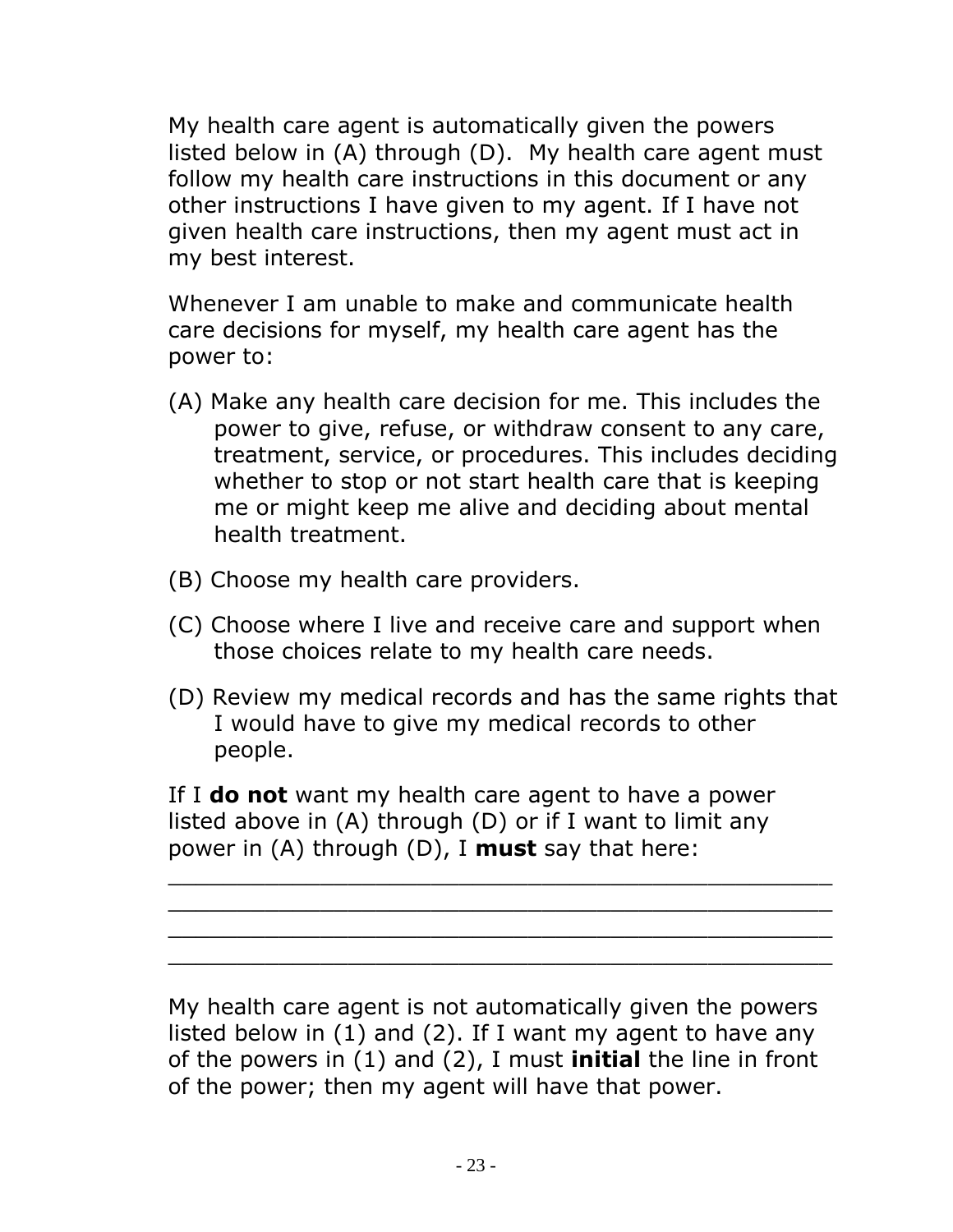- $\Box$  (1) To decide whether to donate any parts of my body, including organs, tissues, and eyes, when I die.
- \_\_\_\_(2) To decide what will happen with my body when I die (burial, cremation).

 If I want to say anything more about my health care agent's powers or limits on the powers, I can say it here:

\_\_\_\_\_\_\_\_\_\_\_\_\_\_\_\_\_\_\_\_\_\_\_\_\_\_\_\_\_\_\_\_\_\_\_\_\_\_\_\_\_\_\_\_\_\_\_\_ \_\_\_\_\_\_\_\_\_\_\_\_\_\_\_\_\_\_\_\_\_\_\_\_\_\_\_\_\_\_\_\_\_\_\_\_\_\_\_\_\_\_\_\_\_\_\_\_ \_\_\_\_\_\_\_\_\_\_\_\_\_\_\_\_\_\_\_\_\_\_\_\_\_\_\_\_\_\_\_\_\_\_\_\_\_\_\_\_\_\_\_\_\_\_\_\_ \_\_\_\_\_\_\_\_\_\_\_\_\_\_\_\_\_\_\_\_\_\_\_\_\_\_\_\_\_\_\_\_\_\_\_\_\_\_\_\_\_\_\_\_\_\_\_\_

### **Part II: Health Care Instructions**

**Note:** Complete this Part II if you wish to give health care instructions. If you appointed an agent in Part I, completing this Part II is optional but would be very helpful to your agent. However, if you chose not to appoint an agent in Part I, you **must** complete, at a minimum, Part II (B) if you wish to make a valid health care directive.

 These are instructions for my health care when I am unable to make and communicate health care decisions for myself. These instructions must be followed (so long as they address my needs).

 (A) These are my beliefs and values about my health care. (I know I can change these choices or leave any of them blank.)

 I want you to know these things about me to help you make decisions about my health care:

\_\_\_\_\_\_\_\_\_\_\_\_\_\_\_\_\_\_\_\_\_\_\_\_\_\_\_\_\_\_\_\_\_\_\_\_\_\_\_\_\_\_\_\_\_\_\_\_ \_\_\_\_\_\_\_\_\_\_\_\_\_\_\_\_\_\_\_\_\_\_\_\_\_\_\_\_\_\_\_\_\_\_\_\_\_\_\_\_\_\_\_\_\_\_\_\_ \_\_\_\_\_\_\_\_\_\_\_\_\_\_\_\_\_\_\_\_\_\_\_\_\_\_\_\_\_\_\_\_\_\_\_\_\_\_\_\_\_\_\_\_\_\_\_\_ \_\_\_\_\_\_\_\_\_\_\_\_\_\_\_\_\_\_\_\_\_\_\_\_\_\_\_\_\_\_\_\_\_\_\_\_\_\_\_\_\_\_\_\_\_\_\_\_

My goals for my health care: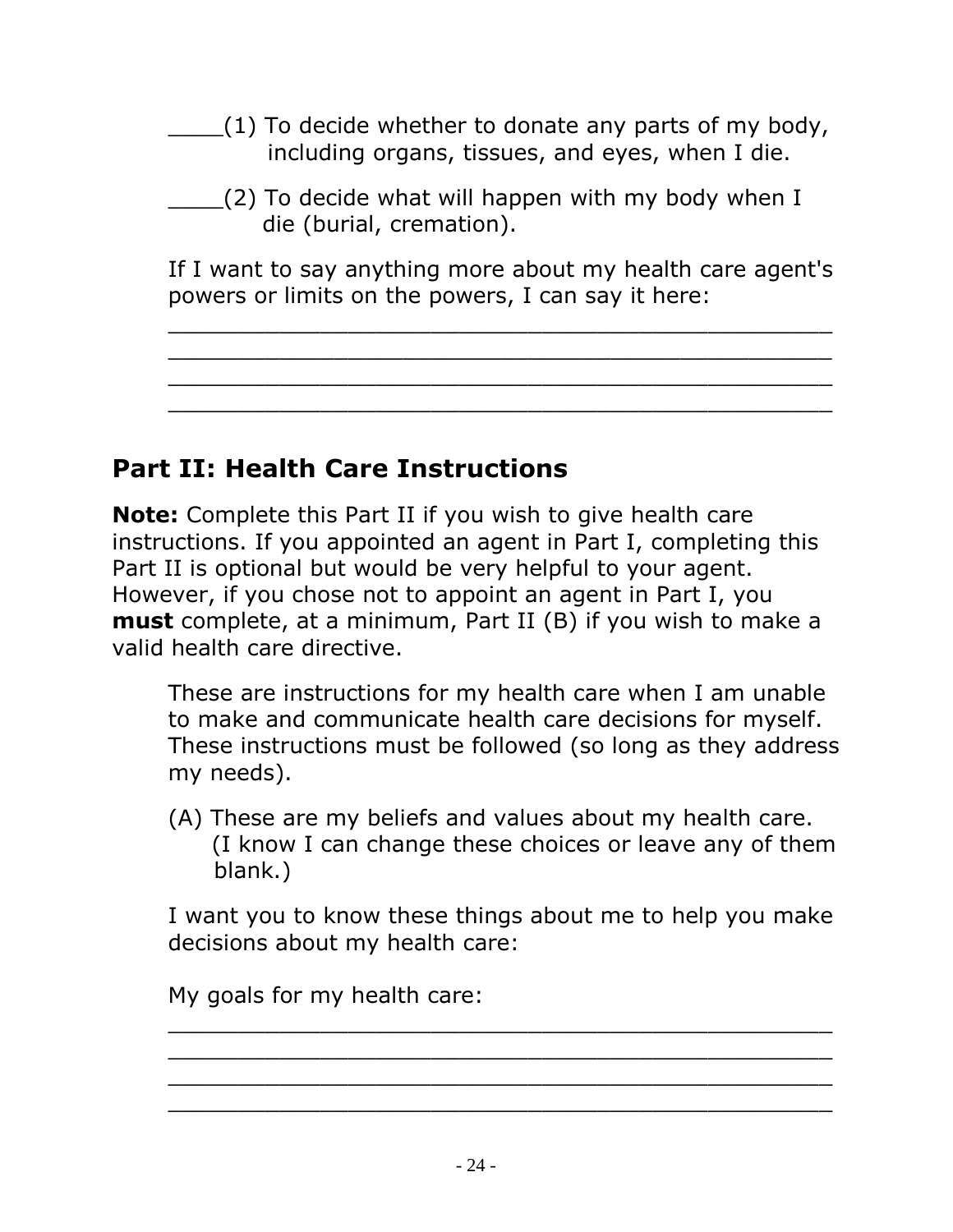My fears about my health care:

My spiritual or religious beliefs and traditions:

 My beliefs about when life would be no longer worth living: \_\_\_\_\_\_\_\_\_\_\_\_\_\_\_\_\_\_\_\_\_\_\_\_\_\_\_\_\_\_\_\_\_\_\_\_\_\_\_\_\_\_\_\_\_\_\_\_

\_\_\_\_\_\_\_\_\_\_\_\_\_\_\_\_\_\_\_\_\_\_\_\_\_\_\_\_\_\_\_\_\_\_\_\_\_\_\_\_\_\_\_\_\_\_\_\_ \_\_\_\_\_\_\_\_\_\_\_\_\_\_\_\_\_\_\_\_\_\_\_\_\_\_\_\_\_\_\_\_\_\_\_\_\_\_\_\_\_\_\_\_\_\_\_\_ \_\_\_\_\_\_\_\_\_\_\_\_\_\_\_\_\_\_\_\_\_\_\_\_\_\_\_\_\_\_\_\_\_\_\_\_\_\_\_\_\_\_\_\_\_\_\_\_

\_\_\_\_\_\_\_\_\_\_\_\_\_\_\_\_\_\_\_\_\_\_\_\_\_\_\_\_\_\_\_\_\_\_\_\_\_\_\_\_\_\_\_\_\_\_\_\_ \_\_\_\_\_\_\_\_\_\_\_\_\_\_\_\_\_\_\_\_\_\_\_\_\_\_\_\_\_\_\_\_\_\_\_\_\_\_\_\_\_\_\_\_\_\_\_\_ \_\_\_\_\_\_\_\_\_\_\_\_\_\_\_\_\_\_\_\_\_\_\_\_\_\_\_\_\_\_\_\_\_\_\_\_\_\_\_\_\_\_\_\_\_\_\_\_ \_\_\_\_\_\_\_\_\_\_\_\_\_\_\_\_\_\_\_\_\_\_\_\_\_\_\_\_\_\_\_\_\_\_\_\_\_\_\_\_\_\_\_\_\_\_\_\_

\_\_\_\_\_\_\_\_\_\_\_\_\_\_\_\_\_\_\_\_\_\_\_\_\_\_\_\_\_\_\_\_\_\_\_\_\_\_\_\_\_\_\_\_\_\_\_\_ \_\_\_\_\_\_\_\_\_\_\_\_\_\_\_\_\_\_\_\_\_\_\_\_\_\_\_\_\_\_\_\_\_\_\_\_\_\_\_\_\_\_\_\_\_\_\_\_ \_\_\_\_\_\_\_\_\_\_\_\_\_\_\_\_\_\_\_\_\_\_\_\_\_\_\_\_\_\_\_\_\_\_\_\_\_\_\_\_\_\_\_\_\_\_\_\_ \_\_\_\_\_\_\_\_\_\_\_\_\_\_\_\_\_\_\_\_\_\_\_\_\_\_\_\_\_\_\_\_\_\_\_\_\_\_\_\_\_\_\_\_\_\_\_\_

 My thoughts about how my medical condition might affect my family:

\_\_\_\_\_\_\_\_\_\_\_\_\_\_\_\_\_\_\_\_\_\_\_\_\_\_\_\_\_\_\_\_\_\_\_\_\_\_\_\_\_\_\_\_\_\_\_\_ \_\_\_\_\_\_\_\_\_\_\_\_\_\_\_\_\_\_\_\_\_\_\_\_\_\_\_\_\_\_\_\_\_\_\_\_\_\_\_\_\_\_\_\_\_\_\_\_ \_\_\_\_\_\_\_\_\_\_\_\_\_\_\_\_\_\_\_\_\_\_\_\_\_\_\_\_\_\_\_\_\_\_\_\_\_\_\_\_\_\_\_\_\_\_\_\_ \_\_\_\_\_\_\_\_\_\_\_\_\_\_\_\_\_\_\_\_\_\_\_\_\_\_\_\_\_\_\_\_\_\_\_\_\_\_\_\_\_\_\_\_\_\_\_\_

 (B) This is what I want and do not want for my health care. (I know I can change these choices or leave any of them blank.)

Many medical treatments may be used to try to improve my medical condition or to prolong my life. Examples include artificial breathing by a machine connected to a tube in the lungs, artificial feeding or fluids through tubes, attempts to start a stopped heart, surgeries, dialysis, antibiotics, and blood transfusions. Most medical treatments can be tried for a while and then stopped if they do not help.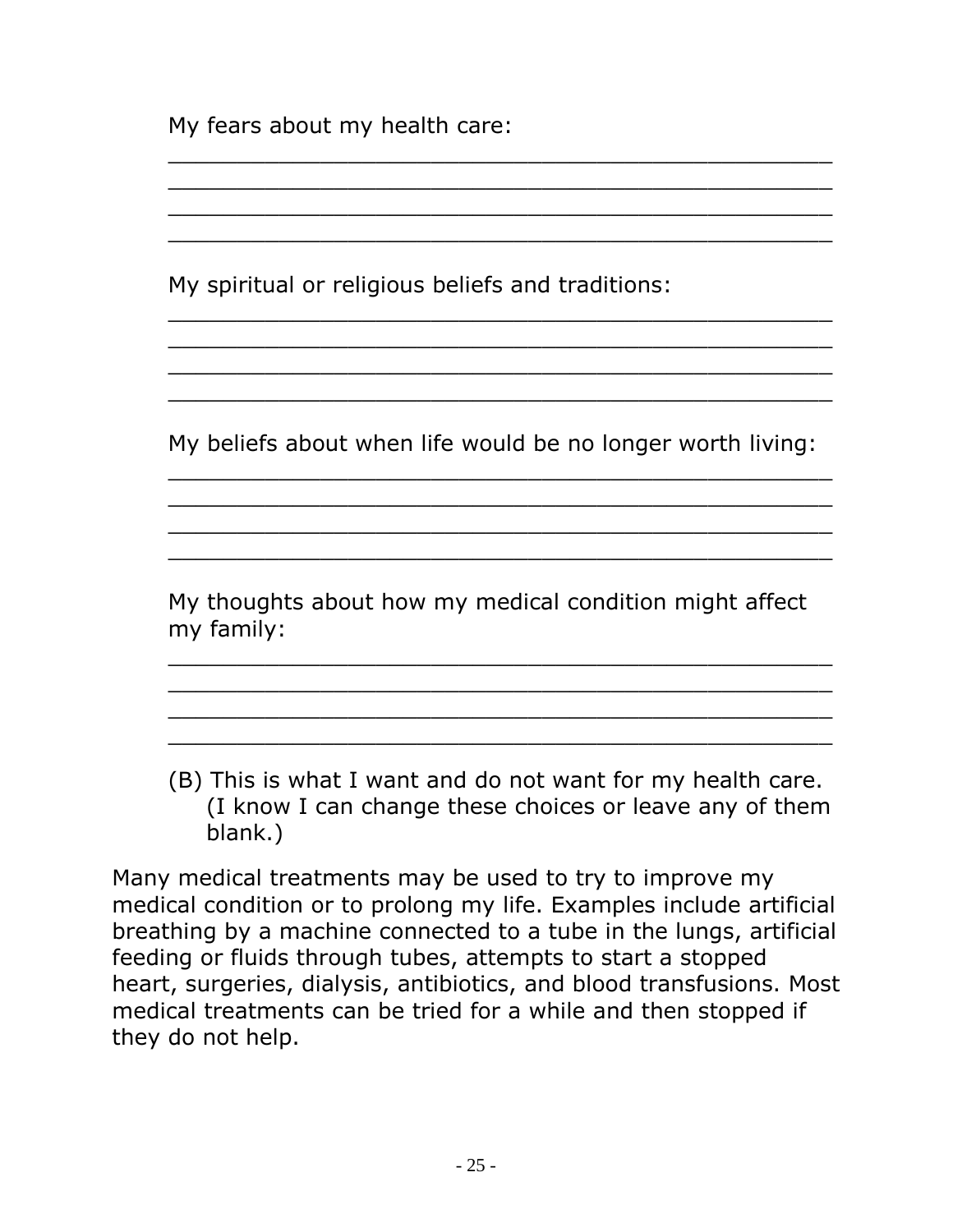I have these views about my health care in these situations:

 **Note:** You can discuss general feelings, specific treatments, or leave any of them blank.

 If I had a reasonable chance of recovery and were temporarily unable to make and communicate health care decisions for myself, I would want:

\_\_\_\_\_\_\_\_\_\_\_\_\_\_\_\_\_\_\_\_\_\_\_\_\_\_\_\_\_\_\_\_\_\_\_\_\_\_\_\_\_\_\_\_\_\_\_\_ \_\_\_\_\_\_\_\_\_\_\_\_\_\_\_\_\_\_\_\_\_\_\_\_\_\_\_\_\_\_\_\_\_\_\_\_\_\_\_\_\_\_\_\_\_\_\_\_ \_\_\_\_\_\_\_\_\_\_\_\_\_\_\_\_\_\_\_\_\_\_\_\_\_\_\_\_\_\_\_\_\_\_\_\_\_\_\_\_\_\_\_\_\_\_\_\_ \_\_\_\_\_\_\_\_\_\_\_\_\_\_\_\_\_\_\_\_\_\_\_\_\_\_\_\_\_\_\_\_\_\_\_\_\_\_\_\_\_\_\_\_\_\_\_\_

 If I were dying and unable to make and communicate health care decisions for myself, I would want:

\_\_\_\_\_\_\_\_\_\_\_\_\_\_\_\_\_\_\_\_\_\_\_\_\_\_\_\_\_\_\_\_\_\_\_\_\_\_\_\_\_\_\_\_\_\_\_\_ \_\_\_\_\_\_\_\_\_\_\_\_\_\_\_\_\_\_\_\_\_\_\_\_\_\_\_\_\_\_\_\_\_\_\_\_\_\_\_\_\_\_\_\_\_\_\_\_ \_\_\_\_\_\_\_\_\_\_\_\_\_\_\_\_\_\_\_\_\_\_\_\_\_\_\_\_\_\_\_\_\_\_\_\_\_\_\_\_\_\_\_\_\_\_\_\_ \_\_\_\_\_\_\_\_\_\_\_\_\_\_\_\_\_\_\_\_\_\_\_\_\_\_\_\_\_\_\_\_\_\_\_\_\_\_\_\_\_\_\_\_\_\_\_\_

 If I were permanently unconscious and unable to make and communicate health care decisions for myself, I would want:

\_\_\_\_\_\_\_\_\_\_\_\_\_\_\_\_\_\_\_\_\_\_\_\_\_\_\_\_\_\_\_\_\_\_\_\_\_\_\_\_\_\_\_\_\_\_\_\_ \_\_\_\_\_\_\_\_\_\_\_\_\_\_\_\_\_\_\_\_\_\_\_\_\_\_\_\_\_\_\_\_\_\_\_\_\_\_\_\_\_\_\_\_\_\_\_\_ \_\_\_\_\_\_\_\_\_\_\_\_\_\_\_\_\_\_\_\_\_\_\_\_\_\_\_\_\_\_\_\_\_\_\_\_\_\_\_\_\_\_\_\_\_\_\_\_ \_\_\_\_\_\_\_\_\_\_\_\_\_\_\_\_\_\_\_\_\_\_\_\_\_\_\_\_\_\_\_\_\_\_\_\_\_\_\_\_\_\_\_\_\_\_\_\_

 If I were completely dependent on others for my care and unable to make and communicate health care decisions for myself, I would want:

\_\_\_\_\_\_\_\_\_\_\_\_\_\_\_\_\_\_\_\_\_\_\_\_\_\_\_\_\_\_\_\_\_\_\_\_\_\_\_\_\_\_\_\_\_\_\_\_ \_\_\_\_\_\_\_\_\_\_\_\_\_\_\_\_\_\_\_\_\_\_\_\_\_\_\_\_\_\_\_\_\_\_\_\_\_\_\_\_\_\_\_\_\_\_\_\_ \_\_\_\_\_\_\_\_\_\_\_\_\_\_\_\_\_\_\_\_\_\_\_\_\_\_\_\_\_\_\_\_\_\_\_\_\_\_\_\_\_\_\_\_\_\_\_\_ \_\_\_\_\_\_\_\_\_\_\_\_\_\_\_\_\_\_\_\_\_\_\_\_\_\_\_\_\_\_\_\_\_\_\_\_\_\_\_\_\_\_\_\_\_\_\_\_

 In all circumstances, my doctors will try to keep me comfortable and reduce my pain. This is how I feel about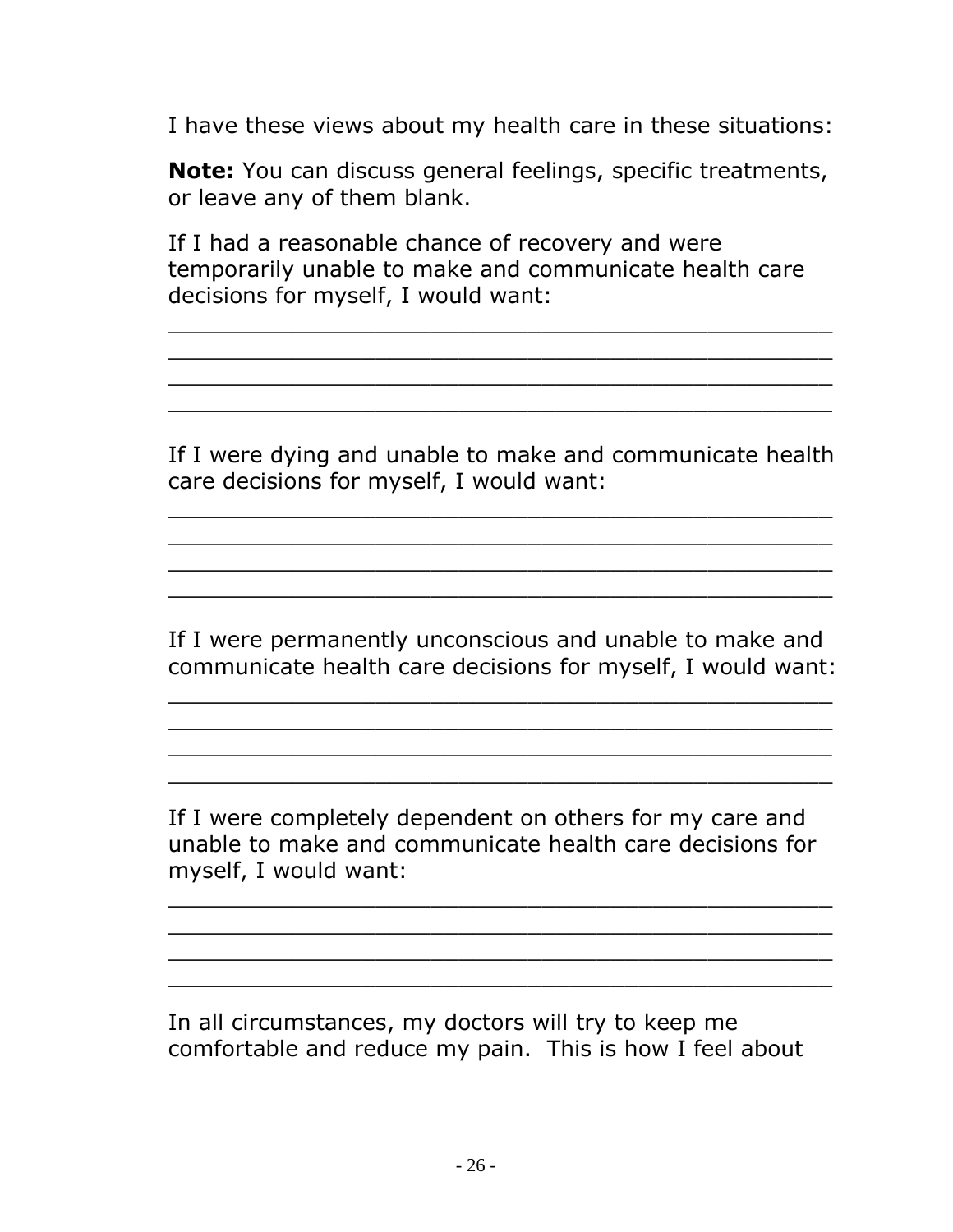pain relief if it would affect my alertness or if it could shorten my life:

There are other things that I want or do not want for my health care, if possible:

Who I would like to be my doctor:

Where I would like to live to receive health care:

Where I would like to die and other wishes I have about dying:

My wishes about what happens to my body when I die (cremation, burial):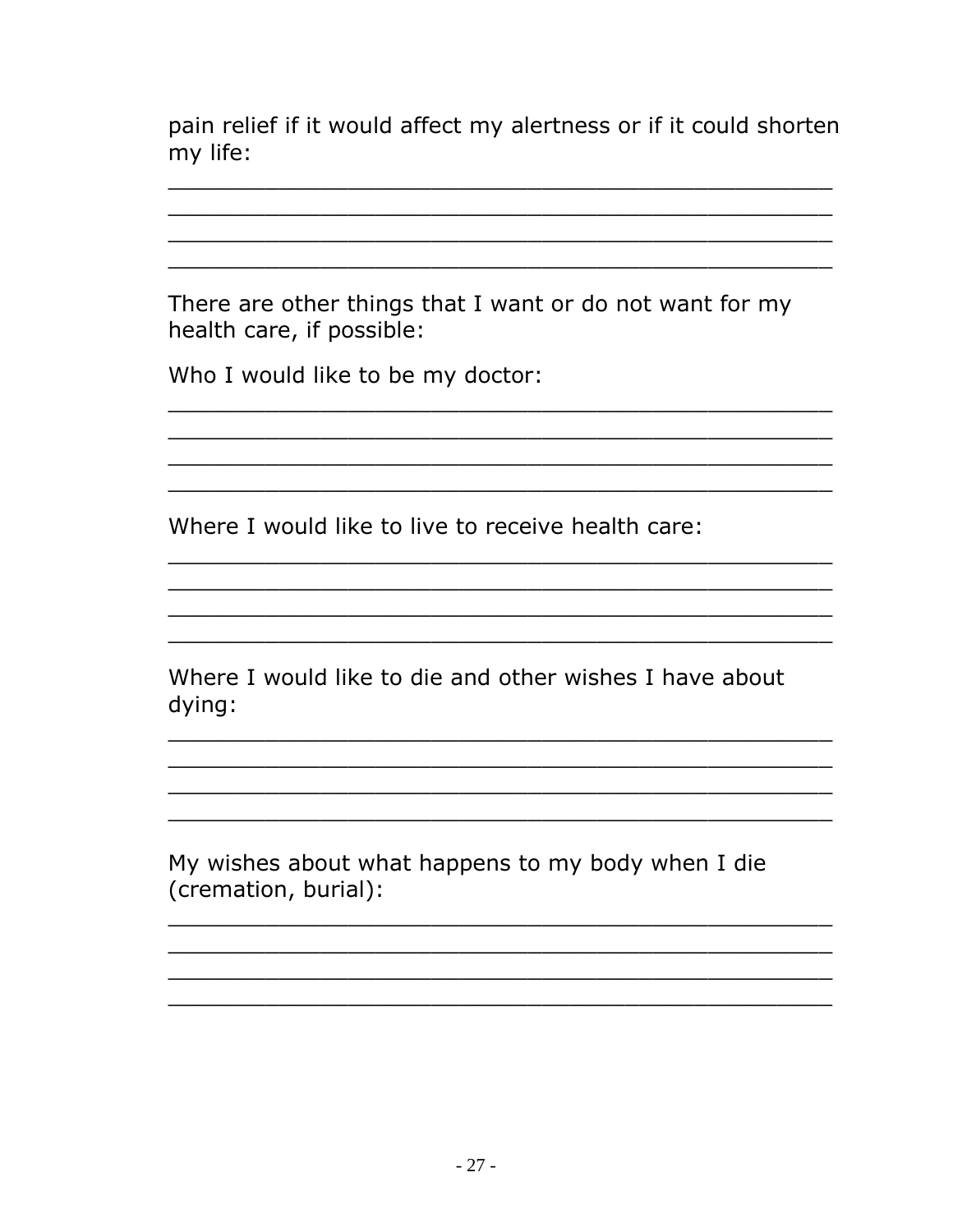Any other things:

\_\_\_\_\_\_\_\_\_\_\_\_\_\_\_\_\_\_\_\_\_\_\_\_\_\_\_\_\_\_\_\_\_\_\_\_\_\_\_\_\_\_\_\_\_\_\_\_ \_\_\_\_\_\_\_\_\_\_\_\_\_\_\_\_\_\_\_\_\_\_\_\_\_\_\_\_\_\_\_\_\_\_\_\_\_\_\_\_\_\_\_\_\_\_\_\_ \_\_\_\_\_\_\_\_\_\_\_\_\_\_\_\_\_\_\_\_\_\_\_\_\_\_\_\_\_\_\_\_\_\_\_\_\_\_\_\_\_\_\_\_\_\_\_\_ **Part III: Making an Anatomical Gift** 

\_\_\_\_\_\_\_\_\_\_\_\_\_\_\_\_\_\_\_\_\_\_\_\_\_\_\_\_\_\_\_\_\_\_\_\_\_\_\_\_\_\_\_\_\_\_\_\_

 I would like to be an organ donor at the time of my death. I have told my family my decision and ask my family to honor my wishes. I wish to donate the following (initial one statement):

[ ] Any needed organs and tissue.

[ ] Only the following organs and tissue:\_\_\_\_\_\_\_\_\_\_\_\_\_\_\_\_\_\_\_\_\_\_\_\_\_

### **Part IV: Making the Document Legal**

Prior designations revoked.

I revoke any prior health care directive.

Date and signature of principal (you must date and sign this health care directive):

I sign my name to this Health Care Directive Form on\_\_\_\_\_\_\_\_\_\_\_\_\_ at

\_\_\_\_\_\_\_\_\_\_\_\_\_\_\_\_\_\_\_\_\_\_\_\_\_\_\_\_\_\_\_\_\_\_\_\_\_\_\_ (city)

\_\_\_\_\_\_\_\_\_\_\_\_\_\_\_\_\_\_\_\_\_\_\_\_\_\_\_\_\_\_\_\_\_\_\_\_\_\_\_ (state)

\_\_\_\_\_\_\_\_\_\_\_\_\_\_\_\_\_\_\_\_\_\_\_\_\_\_\_\_\_\_\_\_\_\_\_\_\_\_\_ (you sign here)

(This health care directive will not be valid unless it is notarized or signed by two qualified witnesses who are present when you sign or acknowledge your signature. If you have attached any additional pages to this form, you must date and sign each of the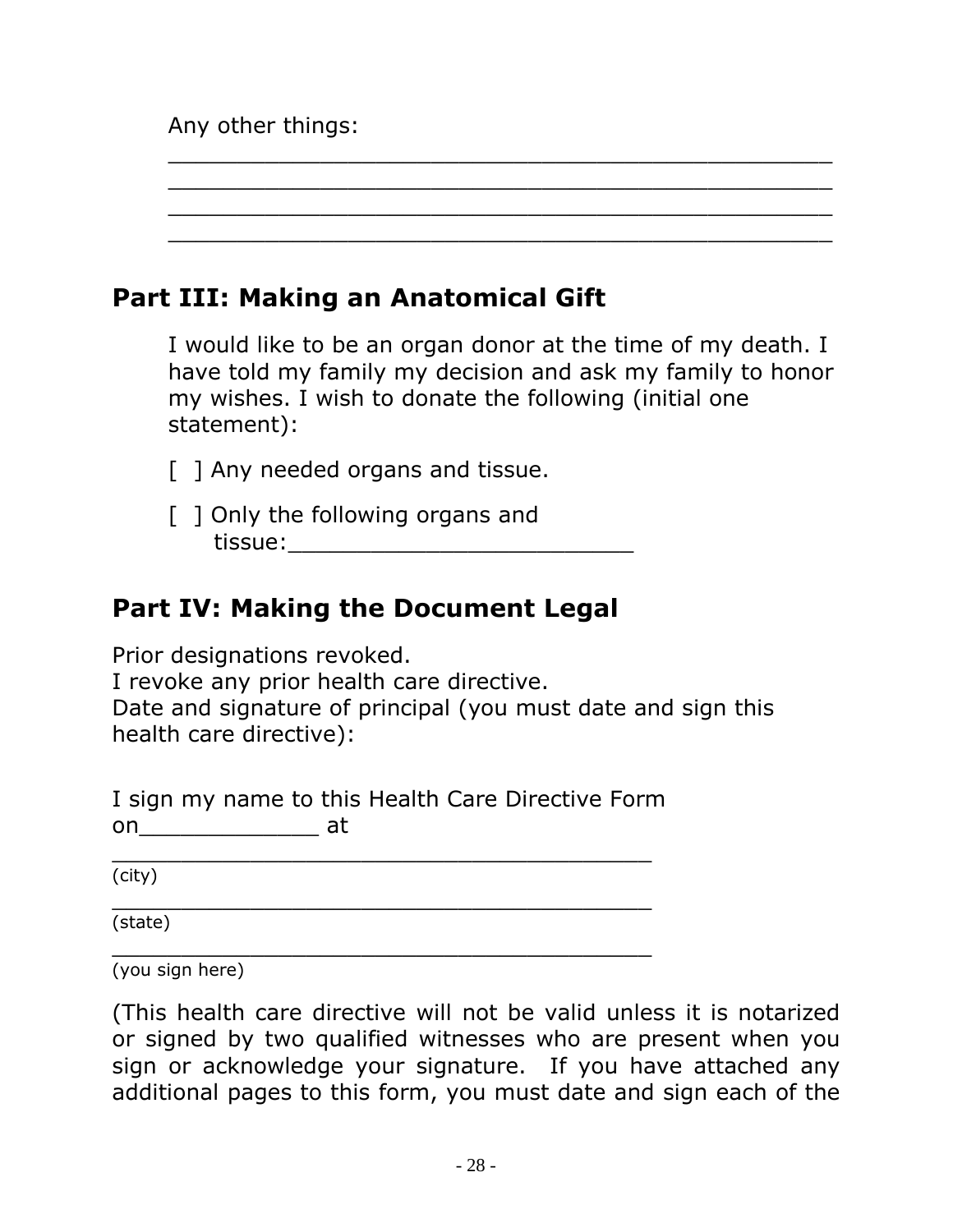additional pages at the same time you date and sign this health care directive.)

#### **Notary Public or Statement of Witnesses**

This document must be (1) notarized or (2) witnessed by two qualified adult witnesses. The person notarizing this document may be an employee of a health care or long-term care provider providing your care. At least one witness to the execution of the document must not be a health care or long-term care provider providing you with direct care or an employee of the health care or long-term care provider providing you with direct care. None of the following may be used as a notary or witness:

- 1. A person you designate as your agent or alternate agent;
- 2. Your spouse;
- 3. A person related to you by blood, marriage, or adoption;
- 4. A person entitled to inherit any part of your estate upon your death; or
- 5. A person who has, at the time of executing this document, any claim against your estate.

#### **Option 1: Notary Public**

In my presence on  $\_$  (date),  $\_$ (name of declarant) acknowledged the declarant's signature on this document or acknowledged that the declarant directed the person signing this document to sign on the declarant's behalf.

(Signature of Notary Public)

\_\_\_\_\_\_\_\_\_\_\_\_\_\_\_\_\_\_\_\_\_\_\_\_\_\_\_\_\_

My commission expires \_\_\_\_\_\_\_\_\_\_\_\_\_\_\_\_\_\_\_\_\_\_\_\_\_\_ , 20\_\_.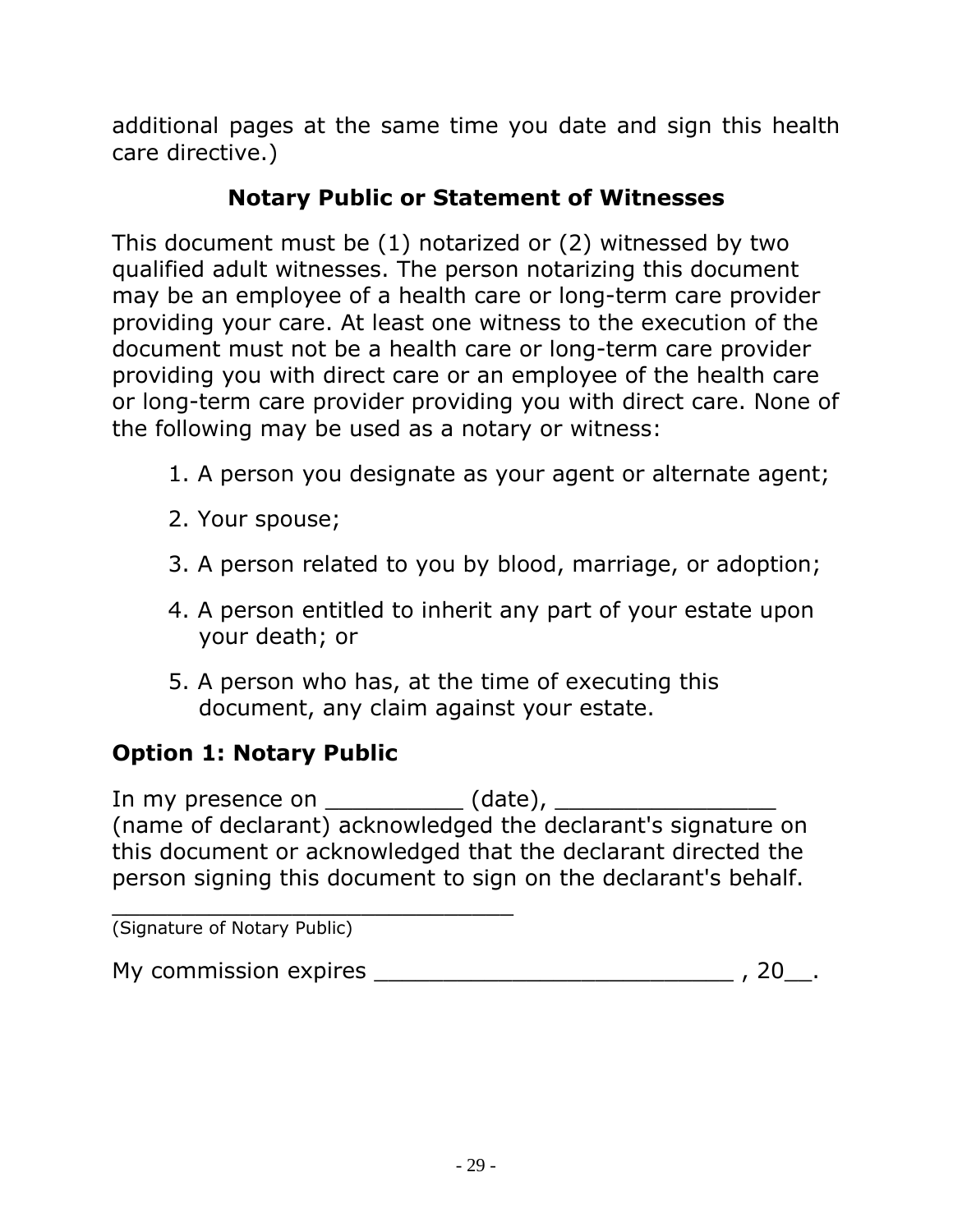#### **Option 2: Two Witnesses**

Witness One:

(1) In my presence on  $\qquad \qquad$  (date), \_\_\_\_\_\_\_\_\_\_\_\_\_\_\_\_\_\_\_\_\_ (name of declarant) acknowledged the declarant's signature on this document or acknowledged that the declarant directed the person signing this document to sign on the declarant's behalf.

- (2) I am at least eighteen years of age.
- (3) If I am a health care provider or an employee of a health care provider giving direct care to the declarant, I must initial this box: [ ].

I certify that the information in (1) through (3) is true and correct.

(Signature of Witness One)

\_\_\_\_\_\_\_\_\_\_\_\_\_\_\_\_\_\_\_\_\_\_\_\_\_

\_\_\_\_\_\_\_\_\_\_\_\_\_\_\_\_\_\_\_\_\_\_\_\_\_ (Address)

#### Witness Two:

(1) In my presence on  $\_\_\_\_\_\_\_\_\_\_\_$  (date), \_\_\_\_\_\_\_\_\_\_\_\_\_\_\_\_\_\_\_\_\_ (name of declarant) acknowledged the declarant's signature on this document or acknowledged that the declarant directed the person signing this document to sign on the declarant's behalf.

- (2) I am at least eighteen years of age.
- (3) If I am a health care provider or an employee of a health care provider giving direct care to the declarant, I must initial this box: [ ].

I certify that the information in (1) through (3) is true and correct.